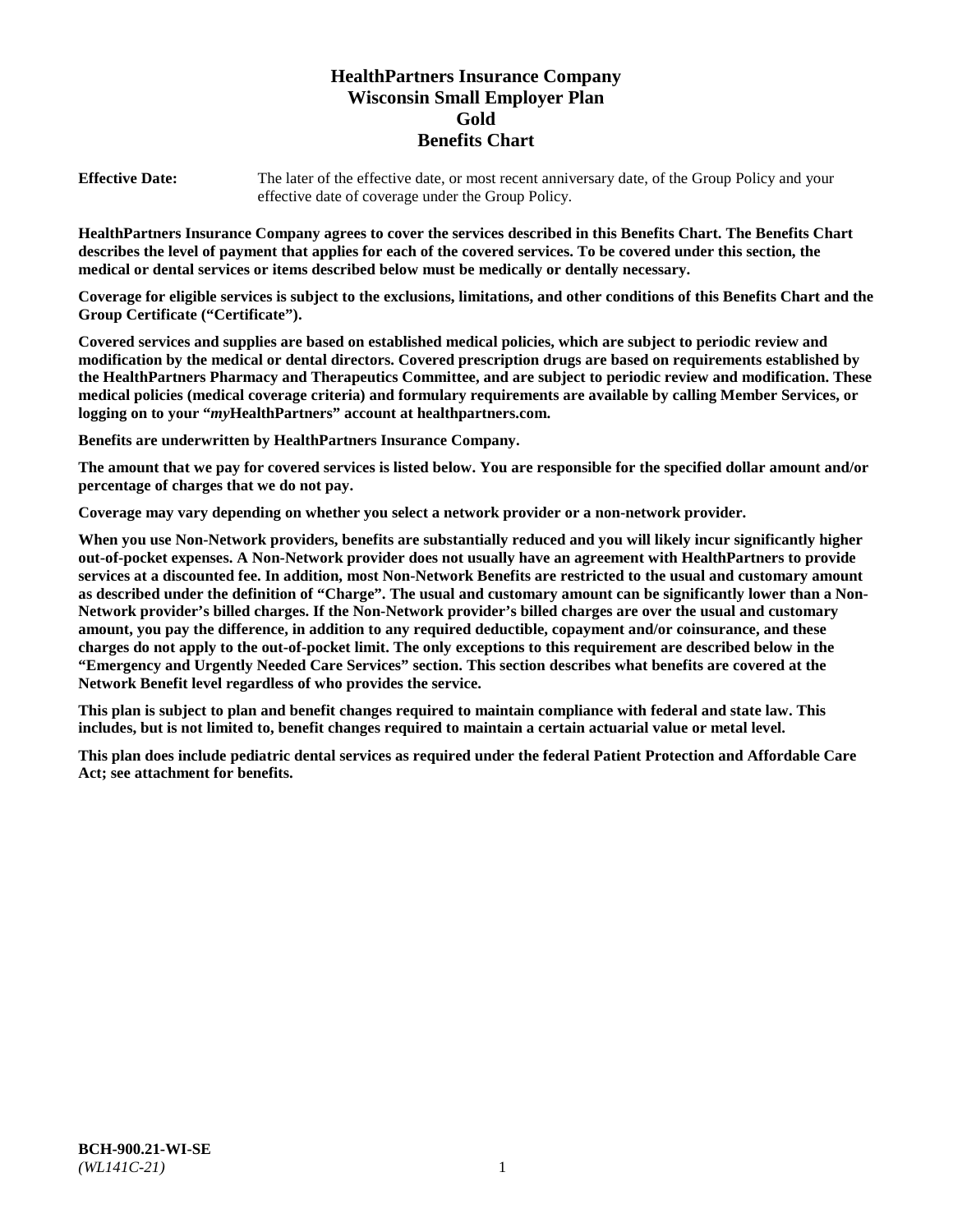# **These definitions apply to this Benefits Chart. They also apply to the Certificate.**

| <b>Biosimilar Drug:</b> | A prescription drug, approved by the Food and Drug Administration (FDA), that the FDA has<br>determined is biosimilar to and interchangeable with a biological brand name drug. Biosimilar<br>drugs are not considered generic drugs and are not covered under the generic drug benefit.                                                                                                                                                                                                                                                                                                                                                     |
|-------------------------|----------------------------------------------------------------------------------------------------------------------------------------------------------------------------------------------------------------------------------------------------------------------------------------------------------------------------------------------------------------------------------------------------------------------------------------------------------------------------------------------------------------------------------------------------------------------------------------------------------------------------------------------|
| <b>Brand Name Drug:</b> | A prescription drug, approved by the Food and Drug Administration (FDA), that is manufactured,<br>sold, or licensed for sale under a trademark by the pharmaceutical company that originally<br>researched and developed the drug. Brand name drugs have the same active-ingredient formula as<br>the generic version of the drug. However, generic drugs are manufactured and sold by other drug<br>manufacturers and are generally not available until after the patent on the brand name drug has<br>expired. A few brand name drugs may be covered at the generic drug benefit level if this is<br>indicated on the formulary.           |
| <b>Calendar Year</b>    | This is the 12-month period beginning 12:01 A.M. Central Time, on January 1, and ending 12:00<br>A.M. Central Time of the next following December 31.                                                                                                                                                                                                                                                                                                                                                                                                                                                                                        |
| <b>Charge:</b>          | For covered services delivered by a network provider, this is the provider's discounted fee for a<br>given medical/surgical service, procedure or item.                                                                                                                                                                                                                                                                                                                                                                                                                                                                                      |
|                         | For covered services delivered by non-network providers, a contracted rate may apply if such<br>arrangement is available to HealthPartners.                                                                                                                                                                                                                                                                                                                                                                                                                                                                                                  |
|                         | For the usual and customary charge for covered services delivered by non-network providers, our<br>payment is calculated using one of the following options to be determined at HealthPartners'<br>discretion: 1) a percentage of the Medicare fee schedule; 2) a comparable schedule if the service is<br>not on the Medicare fee schedule; or 3) a commercially reasonable rate for such service.                                                                                                                                                                                                                                          |
|                         | The usual and customary charge is the maximum amount allowed that we consider in the<br>calculation of the payment of charges incurred for certain covered services. You must pay for any<br>charges above the usual and customary charge, and they do not apply to the out-of-pocket limit.                                                                                                                                                                                                                                                                                                                                                 |
|                         | A charge is incurred for covered ambulatory medical and surgical services, on the date the service<br>or item is provided. A charge is incurred for covered inpatient services, on the date of admission to<br>a hospital. To be covered, a charge must be incurred on or after your effective date and on or<br>before the termination date.                                                                                                                                                                                                                                                                                                |
| Copayment/Coinsurance:  | The specified dollar amount, or percentage, of charges incurred for covered services, which we do<br>not pay, but which you must pay, each time you receive certain medical services, procedures or<br>items. Our payment for those covered services or items begins after the copayment or coinsurance<br>is satisfied. Covered services or items requiring a copayment or coinsurance are specified in this<br>Benefits Chart.                                                                                                                                                                                                             |
|                         | For services provided by a network provider:<br>An amount which is listed as a flat dollar copayment is applied to a network provider's discounted<br>charge for a given service. However, if the network provider's discounted charge for a service or<br>item is less than the flat dollar copayment, you will pay the network provider's discounted charge.<br>An amount which is listed as a percentage of charges or coinsurance is based on the network<br>provider's discounted charges, calculated at the time the claim is processed, which may include an<br>agreed upon fee schedule rate for case rate or withhold arrangements. |
|                         | For services provided by a non-network provider:<br>Any copayment or coinsurance is applied to the lesser of the provider's charges or the usual and<br>customary charge for a service.                                                                                                                                                                                                                                                                                                                                                                                                                                                      |
|                         | A copayment or coinsurance is due at the time a service is provided, or when billed by the<br>provider. The copayment or coinsurance applicable for a scheduled visit with a HealthPartners<br>network provider will be collected for each visit, late cancellation and failed appointment.                                                                                                                                                                                                                                                                                                                                                  |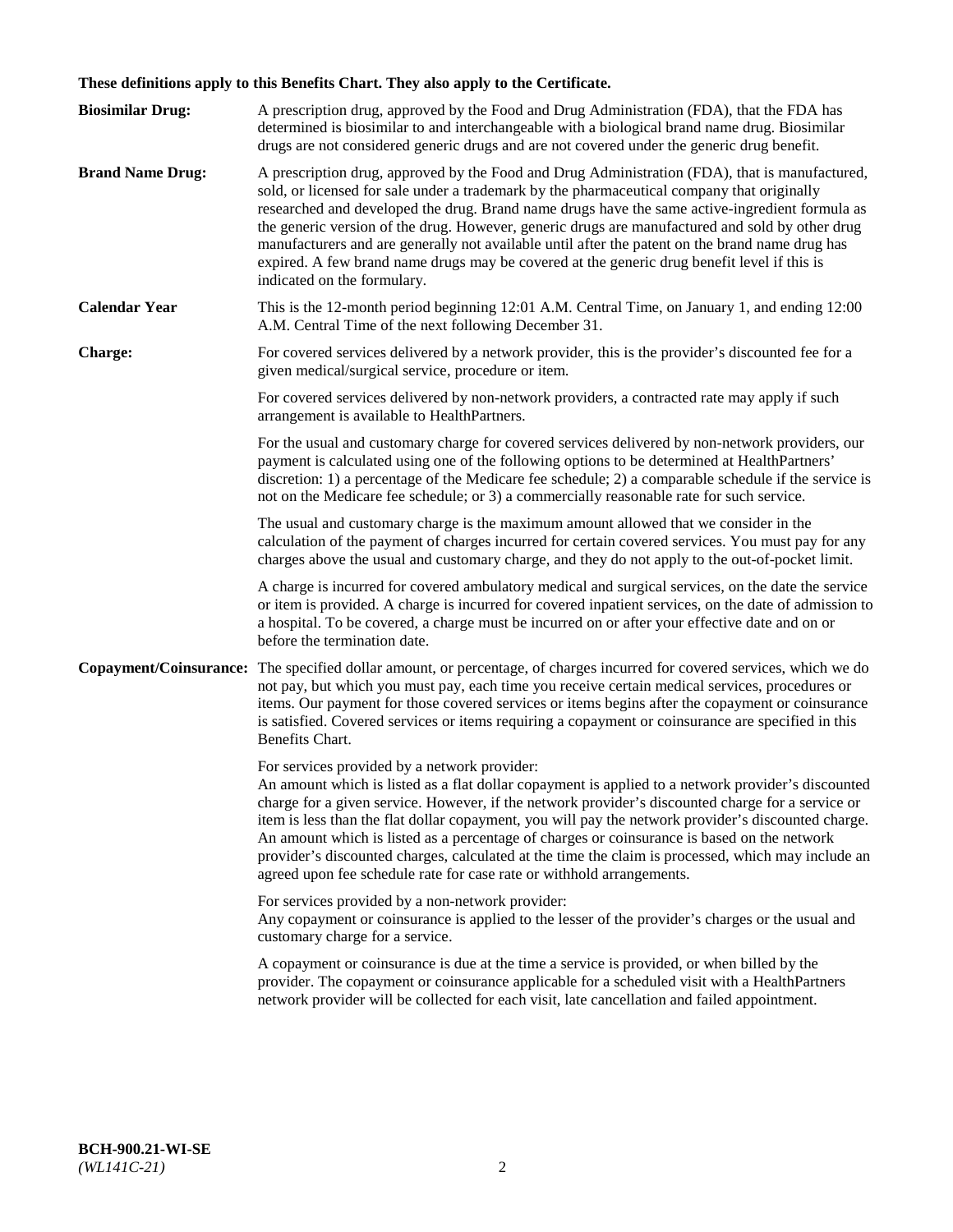| Deductible:                                | The specified dollar amount of charges incurred for covered services, which we do not pay, but an<br>enrollee or a family has to pay first in a calendar year. Our payment for those services or items<br>begins after the deductible is satisfied. For network providers, the amount of the charges that apply<br>to the deductible are based on the network provider's discounted charges, calculated at the time<br>the claim is processed, which may include an agreed upon fee schedule rate for case rate or<br>withhold arrangements. For non-network providers, the amount of charges that apply to the<br>deductible are the lesser of the provider's charges or the usual and customary charge for a service. |
|--------------------------------------------|-------------------------------------------------------------------------------------------------------------------------------------------------------------------------------------------------------------------------------------------------------------------------------------------------------------------------------------------------------------------------------------------------------------------------------------------------------------------------------------------------------------------------------------------------------------------------------------------------------------------------------------------------------------------------------------------------------------------------|
|                                            | Any amounts paid or reimbursed by a third party, including but not limited to: point of service<br>rebates, manufacturer coupons, manufacturer debits cards or other forms of direct reimbursement<br>to an Insured for a product or service, will not apply toward your deductible, to the extent<br>permitted under state and federal law.                                                                                                                                                                                                                                                                                                                                                                            |
|                                            | Your plan has an embedded deductible. This means once an Insured meets the individual<br>deductible, the plan begins paying benefits for that person. If two or more members of the family<br>meet the family deductible, the plan begins paying benefits for all members of the family,<br>regardless of whether each Insured has met the individual deductible. However, an Insured may<br>not contribute more than the individual deductible toward the family deductible.                                                                                                                                                                                                                                           |
|                                            | All services are subject to the deductible unless otherwise indicated below in this Benefits Chart.                                                                                                                                                                                                                                                                                                                                                                                                                                                                                                                                                                                                                     |
| <b>Formulary:</b>                          | This is a current list, which may be revised from time to time, of prescription drugs, medications,<br>equipment and supplies covered by us as indicated in this Benefits Chart which are covered at the<br>highest benefit level. Some drugs on the formulary may require prior authorization to be covered<br>as formulary drugs. The formulary, and information on drugs that require prior authorization, are<br>available by calling Member Services, or logging on to your "myHealthPartners" account at<br>healthpartners.com.                                                                                                                                                                                   |
| <b>Generic Drug:</b>                       | A prescription drug, approved by the Food and Drug Administration (FDA), that the FDA has<br>determined is comparable to a brand name drug product in dosage form, strength, route of<br>administration, quality, intended use and documented bioequivalence. Generally, generic drugs<br>cost less than brand name drugs. Some brand name drugs may be covered at the generic drug<br>benefit level if this is indicated on the formulary.                                                                                                                                                                                                                                                                             |
| <b>Lifetime Maximum</b><br><b>Benefit:</b> | The specified coverage limit actually paid by us for services and/or charges incurred by you for any<br>given procedure or diagnosis. Payment of benefits under this Benefits Chart ceases when that lifetime<br>maximum benefit is reached. You have to pay for any subsequent charges.                                                                                                                                                                                                                                                                                                                                                                                                                                |
| <b>Non-Formulary Drug:</b>                 | This is a prescription drug, approved by the Food and Drug Administration (FDA), that is not on<br>the formulary, is medically necessary and is not investigative or experimental or otherwise<br>excluded under the Certificate.                                                                                                                                                                                                                                                                                                                                                                                                                                                                                       |
|                                            | Out-of-Pocket Expenses: You pay the specified copayments/coinsurance and deductibles applicable for particular services,<br>subject to the out-of-pocket limit described below. These amounts are in addition to the monthly<br>premium payments.                                                                                                                                                                                                                                                                                                                                                                                                                                                                       |
| <b>Out-of-Pocket Limit:</b>                | You pay the copayments/coinsurance and deductibles for covered services, to the individual or<br>family out-of-pocket limit. Thereafter we cover 100% of the charges incurred for all other covered<br>services, for the rest of the calendar year. You pay amounts greater than the out-of-pocket limit if<br>you exceed any lifetime maximum benefit or any visit or day limits.                                                                                                                                                                                                                                                                                                                                      |
|                                            | Non-Network Benefits above the usual and customary charge (see definition of charge above) do<br>not apply to the out-of-pocket limit.                                                                                                                                                                                                                                                                                                                                                                                                                                                                                                                                                                                  |
|                                            | Non-Network Benefits for transplant surgery do not apply to the out-of-pocket limit.                                                                                                                                                                                                                                                                                                                                                                                                                                                                                                                                                                                                                                    |
|                                            | Any amounts paid or reimbursed by a third party, including but not limited to: point of service<br>rebates, manufacturer coupons, manufacturer debit cards or other forms of direct reimbursement to<br>an Insured for a product or service, will not apply as an out-of-pocket expense, to the extent<br>permitted under state and federal law.                                                                                                                                                                                                                                                                                                                                                                        |
|                                            | You are responsible to keep track of the out-of-pocket expenses. Contact Member Services for<br>assistance in determining the amount paid by the enrollee for specific eligible services received.<br>Claims for reimbursement under the out-of-pocket limit provisions are subject to the same time<br>limits and provisions described under the "Claims Provisions" section of the Certificate.                                                                                                                                                                                                                                                                                                                       |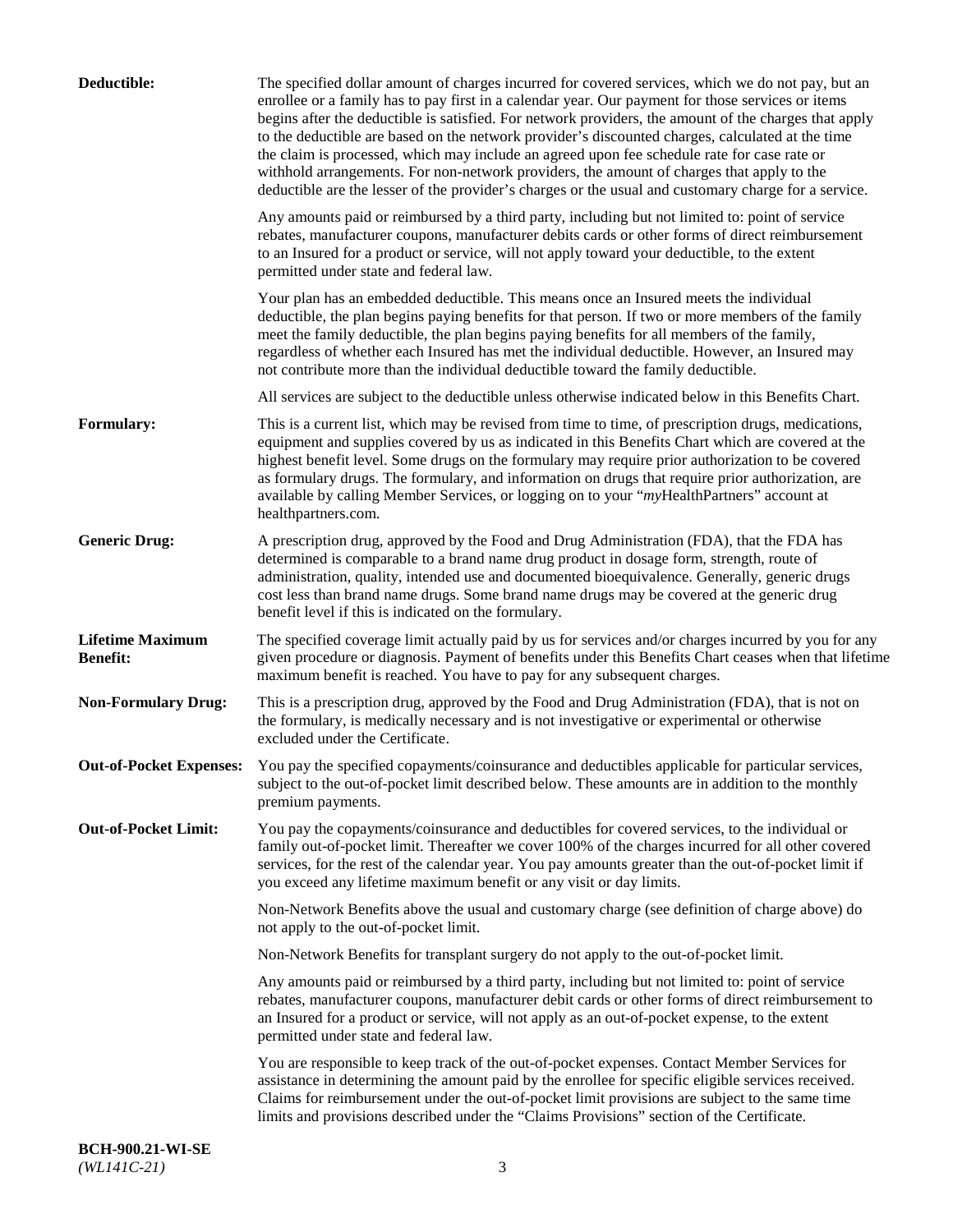**Specialty Drug List:** This is a current list, which may be revised from time to time, of prescription drugs, medications, equipment and supplies, which are typically bio-pharmaceuticals. The purpose of a specialty drug list is to facilitate enhanced monitoring of complex therapies used to treat specific conditions. Specialty drugs are covered by us as indicated in this Benefits Chart. The specialty drug list is available by calling Member Services, or logging on to your "*my*HealthPartners" account at [healthpartners.com.](http://www.healthpartners.com/) **virtuwell:** This is an online service that you may use to receive a diagnosis and treatment for certain routine conditions, such as a cold and flu, ear pain and sinus infections. You may access the virtuwell

website at [virtuwell.com.](http://www.virtuwell.com/)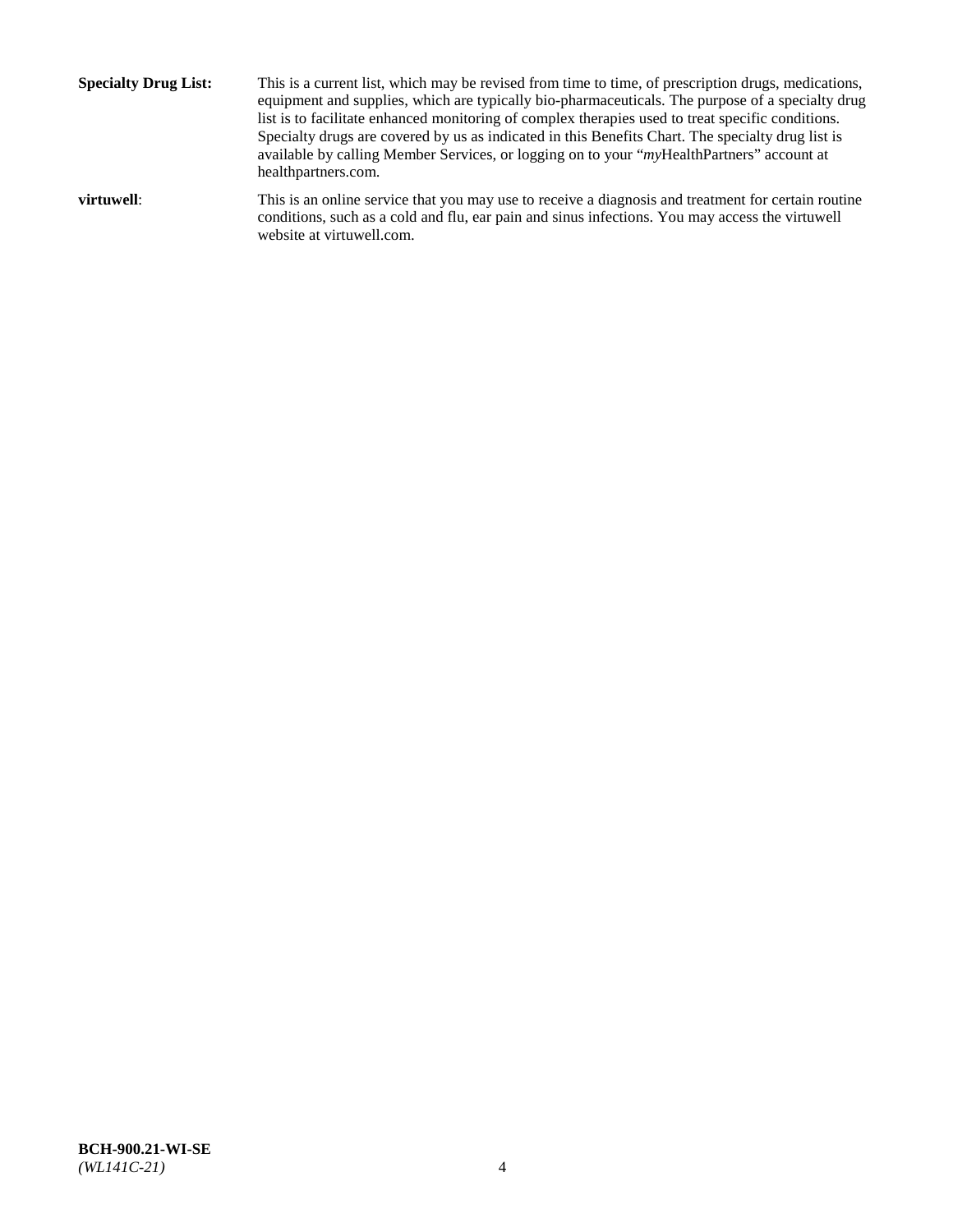## **DEDUCTIBLES AND OUT-OF-POCKET LIMITS**

#### **Individual Calendar Year Deductible**

| <b>Network Benefits</b> | <b>Non-Network Benefits</b> |
|-------------------------|-----------------------------|
| \$500                   | \$10,000                    |

#### **Family Calendar Year Deductible**

| Network Benefits | <b>Non-Network Benefits</b> |
|------------------|-----------------------------|
| \$1,500          | \$20,000                    |

Separate deductibles must be satisfied under the Network Benefits and Non-Network Benefits.

Your plan has an embedded deductible. This means once an Insured meets the individual deductible, the plan begins paying benefits for that person. If two or more members of the family meet the family deductible, the plan begins paying benefits for all members of the family, regardless of whether each Insured has met the individual deductible. However, an Insured may not contribute more than the individual deductible toward the family deductible.

Any amounts paid or reimbursed by a third party, including but not limited to: point of service rebates, manufacturer coupons, manufacturer debits cards or other forms of direct reimbursement to an Insured for a product or service, will not apply toward your deductible, to the extent permitted under state and federal law.

## **Individual Calendar Year Out-of-Pocket Limit**

| <b>Network Benefits</b> | <b>Non-Network Benefits</b> |
|-------------------------|-----------------------------|
| \$6,500                 | \$30,000                    |

## **Family Calendar Year Out-of-Pocket Limit**

| <b>Network Benefits</b> | <b>Non-Network Benefits</b> |
|-------------------------|-----------------------------|
| \$13,000                | \$60,000                    |

Separate Out-of-Pocket Limits must be satisfied under Network Benefits and Non-Network Benefits.

Non-Network Benefits above the usual and customary charge will not apply to the individual or family Out-of-Pocket Limit.

Non-Network Benefits for transplant surgery do not apply to the Out-of-Pocket Limit.

Any amounts paid or reimbursed by a third party, including but not limited to: point of service rebates, manufacturer coupons, manufacturer debit cards or other forms of direct reimbursement to an Insured for a product or service, will not apply as an out-of-pocket expense, to the extent permitted under state and federal law.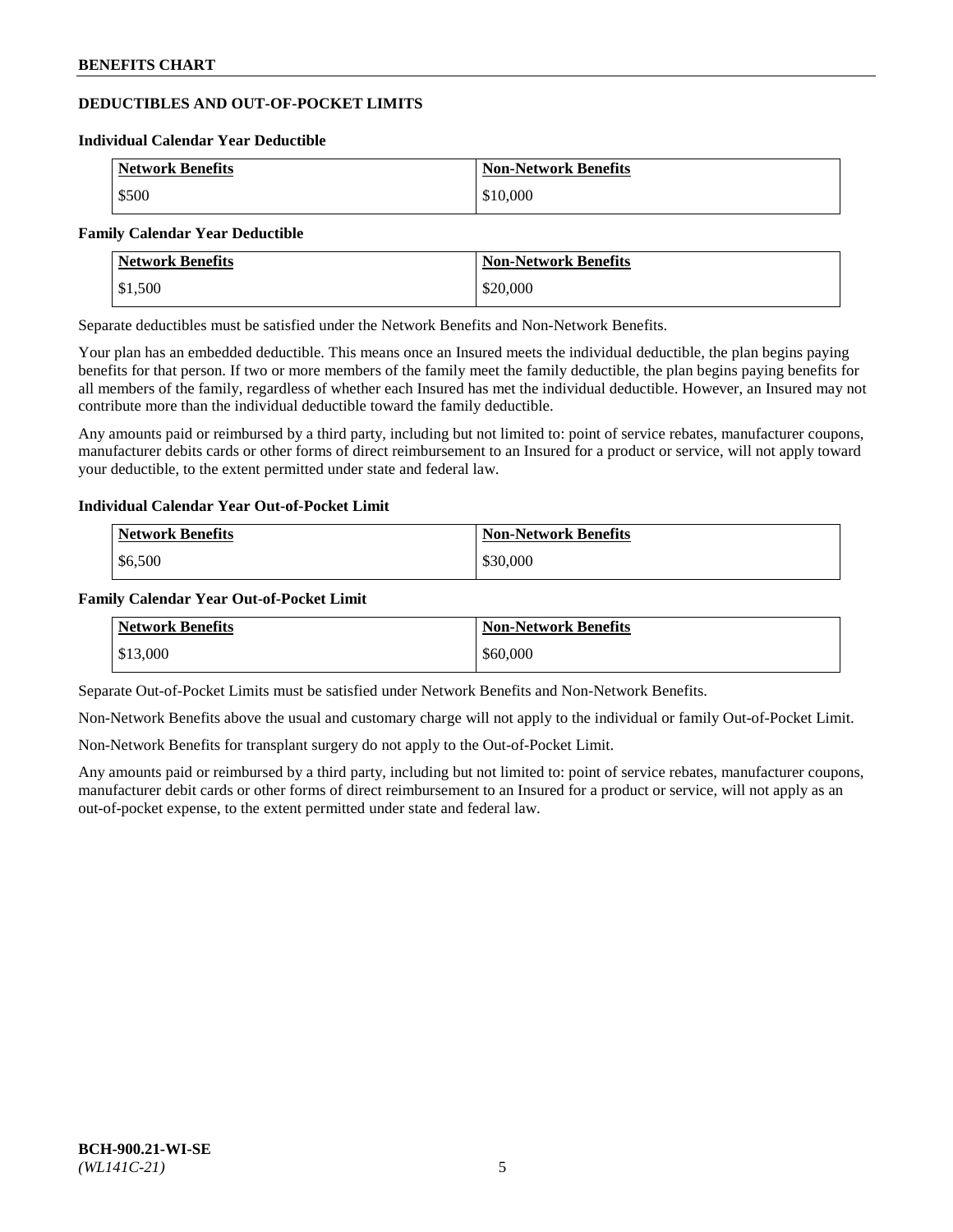## **AMBULANCE AND MEDICAL TRANSPORTATION**

### **Covered Services:**

We cover ambulance and medical transportation for medical emergencies and as shown below.

We also cover medically necessary, non-emergency transportation if it meets our medical coverage criteria. Covered services and supplies are based on established medical policies, which are subject to periodic review and modification by the medical directors. These medical policies (medical coverage criteria) and applicable prior authorization requirements are available by calling Member Services, or logging on to your "*my*HealthPartners" account a[t healthpartners.com.](https://www.healthpartners.com/hp/index.html)

### **Ambulance and Medical Transportation (other than non-emergency fixed wing air ambulance transportation)**

| <b>Network Benefits</b>      | <b>Non-Network Benefits</b> |
|------------------------------|-----------------------------|
| 70% of the charges incurred. | See Network Benefits.       |

### **Non-Emergency Fixed Wing Air Ambulance Transportation**

| <b>Network Benefits</b>      | <b>Non-Network Benefits</b>  |
|------------------------------|------------------------------|
| 70% of the charges incurred. | 50% of the charges incurred. |

### **Not Covered:**

See "Services Not Covered" in the Certificate.

## **AUTISM TREATMENT**

### **Covered Services:**

Your network provider will coordinate the prior authorization process for any autism treatment services. You may call Member Services at 952-883-5000 or toll-free at 1-800-883-2177 if you have any questions or concerns regarding the authorization process.

Please call Member Services at 952-883-5000 or toll-free at 1-800-883-2177 to request authorization for autism treatment services from a non-network provider.

We cover prior authorized evidence-based intensive-level and nonintensive-level treatment of autism spectrum disorders (autism disorder, Asperger's syndrome or pervasive development disorder not otherwise specified).

Covered services are based on established medical policies, which are subject to periodic review and modification by the medical or dental directors. These medical policies (medical coverage criteria) are available by calling Member Services, or logging on to your "*my*HealthPartners" account at [healthpartners.com.](https://www.healthpartners.com/hp/index.html)

**Intensive-Level Services** for children diagnosed with autism spectrum disorders. Intensive-level services must begin on or after two years of age and end before nine years of age. Intensive-level services, on average, are services provided for more than 20 hours of treatment per week. (The average number of hours a week is calculated over a six-month period.)

| Network Benefits                         | <b>Non-Network Benefits</b>              |
|------------------------------------------|------------------------------------------|
| 70% of the charges incurred.             | 50% of the charges incurred.             |
| Limited to 235 visits per calendar year. | Limited to 235 visits per calendar year. |

The maximum number of visits is combined for Network Benefits and Non-Network Benefits.

### **Intensive-Level Services Lifetime Maximum Benefit**

| <b>Network Benefits</b>                                              | <b>Non-Network Benefits</b>                                          |
|----------------------------------------------------------------------|----------------------------------------------------------------------|
| 4 years of cumulative services under this plan or any<br>other plan. | 4 years of cumulative services under this plan or any<br>other plan. |

The Lifetime Maximum Benefit is combined for Network Benefits and Non-Network Benefits.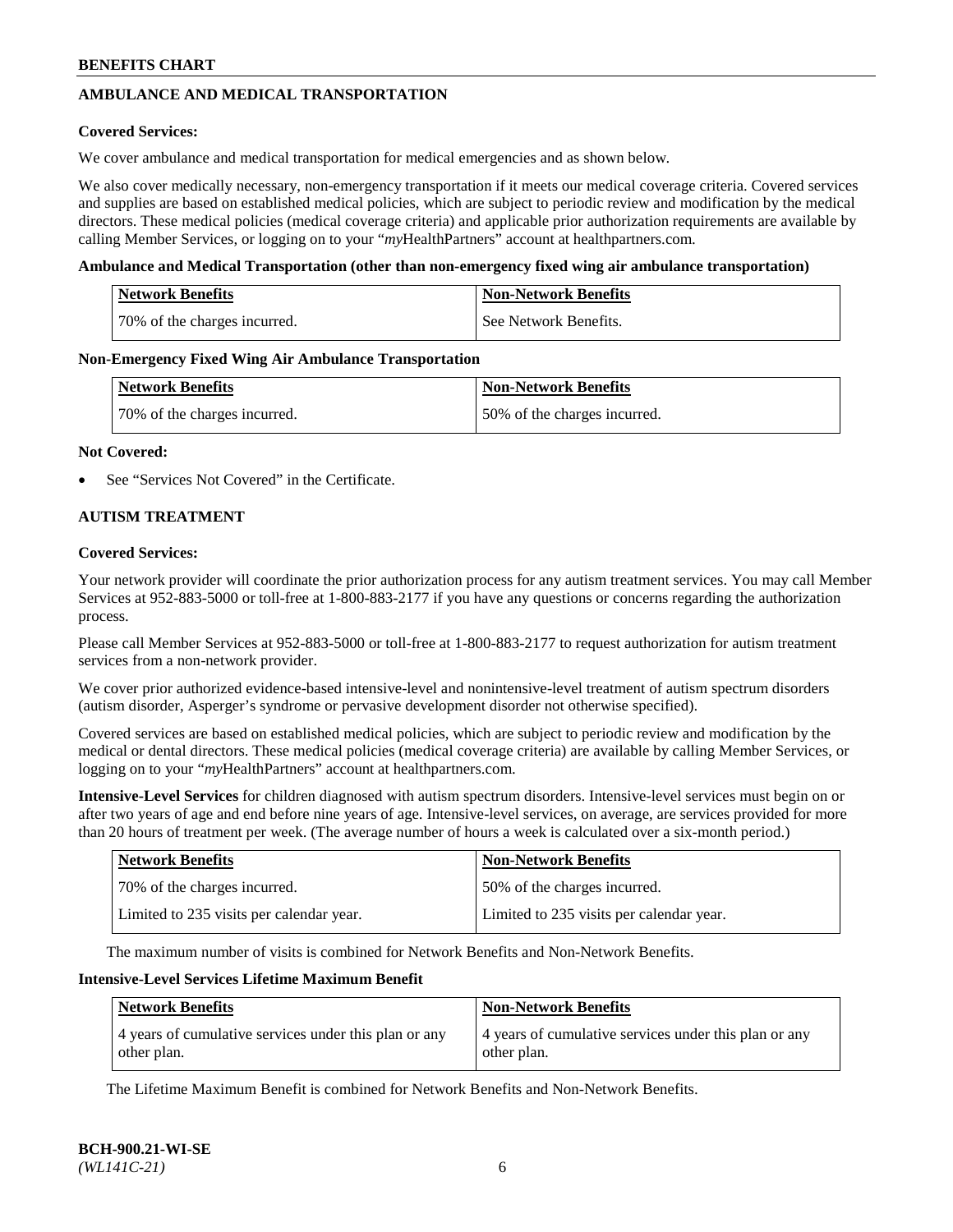#### **Nonintensive-Level Services** for Insureds diagnosed with autism spectrum disorders

| <b>Network Benefits</b>                  | <b>Non-Network Benefits</b>              |
|------------------------------------------|------------------------------------------|
| 70% of the charges incurred.             | 50% of the charges incurred.             |
| Limited to 120 visits per calendar year. | Limited to 120 visits per calendar year. |

The maximum number of visits is combined for Network Benefits and Non-Network Benefits.

### **Not Covered:**

See "Services Not Covered" in the Certificate.

## **BEHAVIORAL HEALTH SERVICES**

### **Covered Services:**

Covered services are based on established medical policies, which are subject to periodic review and modification by the medical directors. These medical policies (medical coverage criteria) are available by calling Member Services, or logging on to your "*my*HealthPartners" account at [healthpartners.com.](https://www.healthpartners.com/hp/index.html)

**Transitional Treatment Services.** These are services for the treatment of nervous or mental disorders, alcoholism or other drug abuse problems which are provided to an Insured in a less restrictive manner than are inpatient hospital services but in a more intensive manner than are outpatient services. Transitional treatment services are services offered by a provider, and certified by the Wisconsin Department of Health Services for each of the following (except the last bulleted item):

- Mental health services for covered adults in a day treatment program.
- Mental health services for covered children in a day hospital treatment program.
- Services for persons with chronic mental illness provided through a community support program.
- Residential treatment programs for alcohol and/or drug dependent covered persons.
- Alcohol and Other Drug Abuse (AODA) services in, a day treatment program.
- Services for persons who are experiencing a mental health crisis or who are in a situation likely to turn into a mental health crisis if support is not provided.
- Intensive outpatient programs for the treatment of psychoactive substance use disorders provided in accordance with the patient placement criteria of the American Society of Addiction Medicine.

## **Mental Health Services**

We cover services for mental health diagnoses as described in the Diagnostic and Statistical Manual of Mental Disorders – Fifth Edition (DSM 5) (most recent edition) that lead to significant disruption of function in your life.

We provide coverage for mental health treatment ordered by a Wisconsin court under a valid court order that is issued on the basis of a behavioral care evaluation performed by a licensed psychiatrist or doctoral level licensed psychologist, which includes a diagnosis and an individual treatment plan for care in the most appropriate, least restrictive environment. We must be given a copy of the court order and the behavioral care evaluation, and the service must be a covered benefit under this plan, and the service must be provided by a network provider, or other provider as required by law.

**Outpatient Services:** We cover medically necessary outpatient professional mental health services for evaluation, crisis intervention, and treatment of mental health disorders.

A comprehensive diagnostic assessment will be made of each patient as the basis for a determination by a mental health professional, concerning the appropriate treatment and the extent of services required.

Outpatient services we cover for a diagnosed mental health condition include the following:

- Individual, group, family and multi-family therapy.
- Medication management provided by a physician, certified nurse practitioner, or physician's assistant.
- Psychological testing services for the purposes of determining the differential diagnoses and treatment planning for patients currently receiving behavioral health services.
- Partial hospitalization services in a licensed hospital or community mental health center.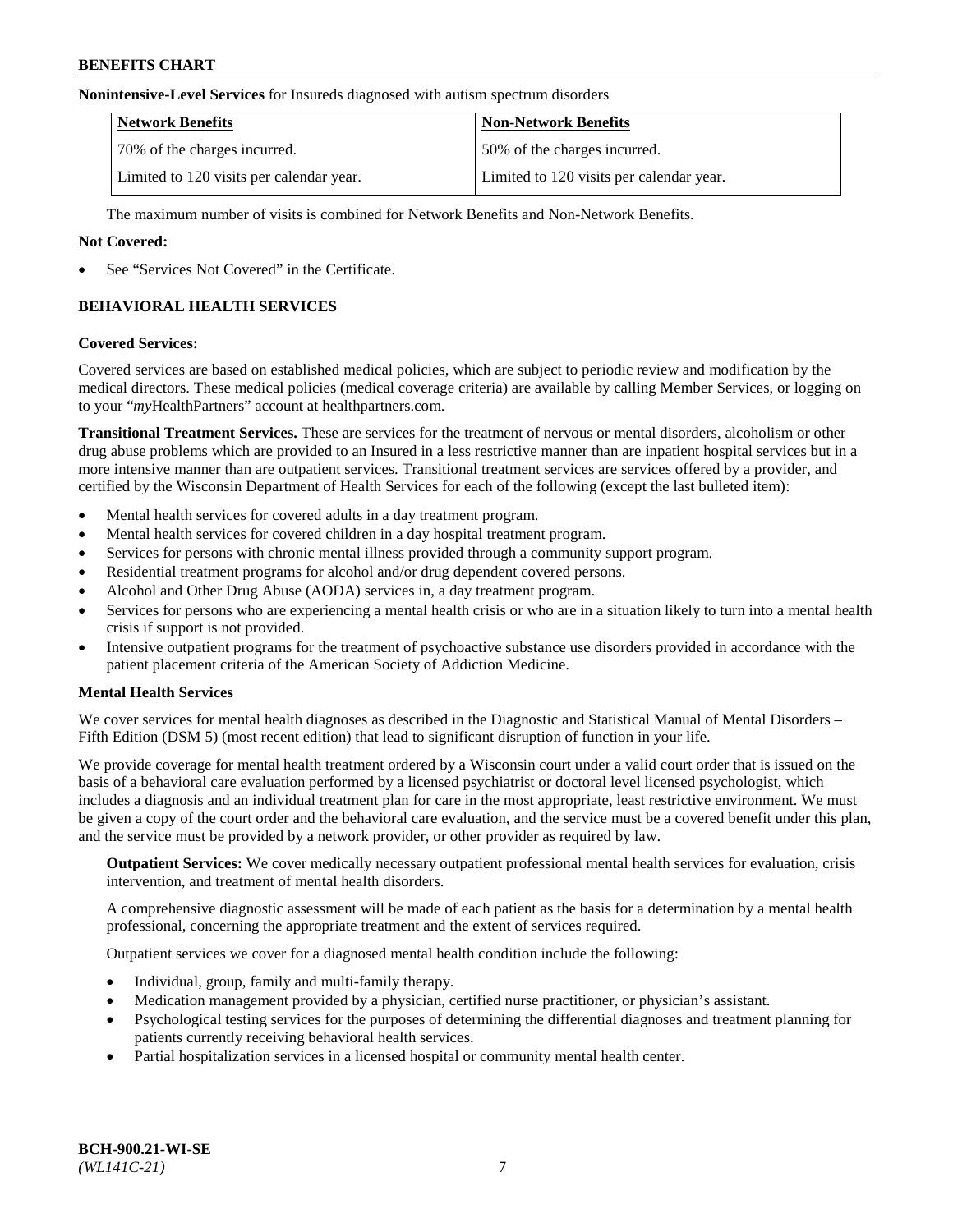- Psychotherapy and nursing services provided in the home if authorized by us.
- Treatment of gender dysphoria that meets medical coverage criteria.

| <b>Network Benefits</b>                                                                                                                                                                                                                                                            | <b>Non-Network Benefits</b>  |
|------------------------------------------------------------------------------------------------------------------------------------------------------------------------------------------------------------------------------------------------------------------------------------|------------------------------|
| 70% of the charges incurred.                                                                                                                                                                                                                                                       | 50% of the charges incurred. |
| <b>First Three Visits</b>                                                                                                                                                                                                                                                          |                              |
| The first three mental health and substance abuse<br>treatment visits, urgent care visits, office visits,<br>convenience clinic visits, telephone visits and e-visits<br>(other than virtuwell) combined in a calendar year are<br>covered at 100%, not subject to the deductible. |                              |
| Physician services are included; however, charges for<br>day treatment services, group visits, office procedures,<br>laboratory, radiology and other ancillary services are<br>not included and will be subject to the deductible and<br>coinsurance and/or copayment.             |                              |

## **Group Therapy**

| Network Benefits             | Non-Network Benefits         |
|------------------------------|------------------------------|
| 70% of the charges incurred. | 50% of the charges incurred. |

**Inpatient Services:** We cover medically necessary inpatient services in a hospital or licensed residential treatment facility and professional services for treatment of mental health disorders. Medical stabilization is covered under inpatient hospital services in the "Hospital and Skilled Nursing Facility Services" section.

We cover residential care for the treatment of eating disorders in a licensed facility, as an alternative to inpatient care, when it is medically necessary and your physician obtains authorization from us.

| Network Benefits             | <b>Non-Network Benefits</b>  |
|------------------------------|------------------------------|
| 70% of the charges incurred. | 50% of the charges incurred. |

**Transitional Treatment Services:** We cover transitional treatment services described above for treatment of mental and nervous disorders.

| Network Benefits             | Non-Network Benefits         |
|------------------------------|------------------------------|
| 70% of the charges incurred. | 50% of the charges incurred. |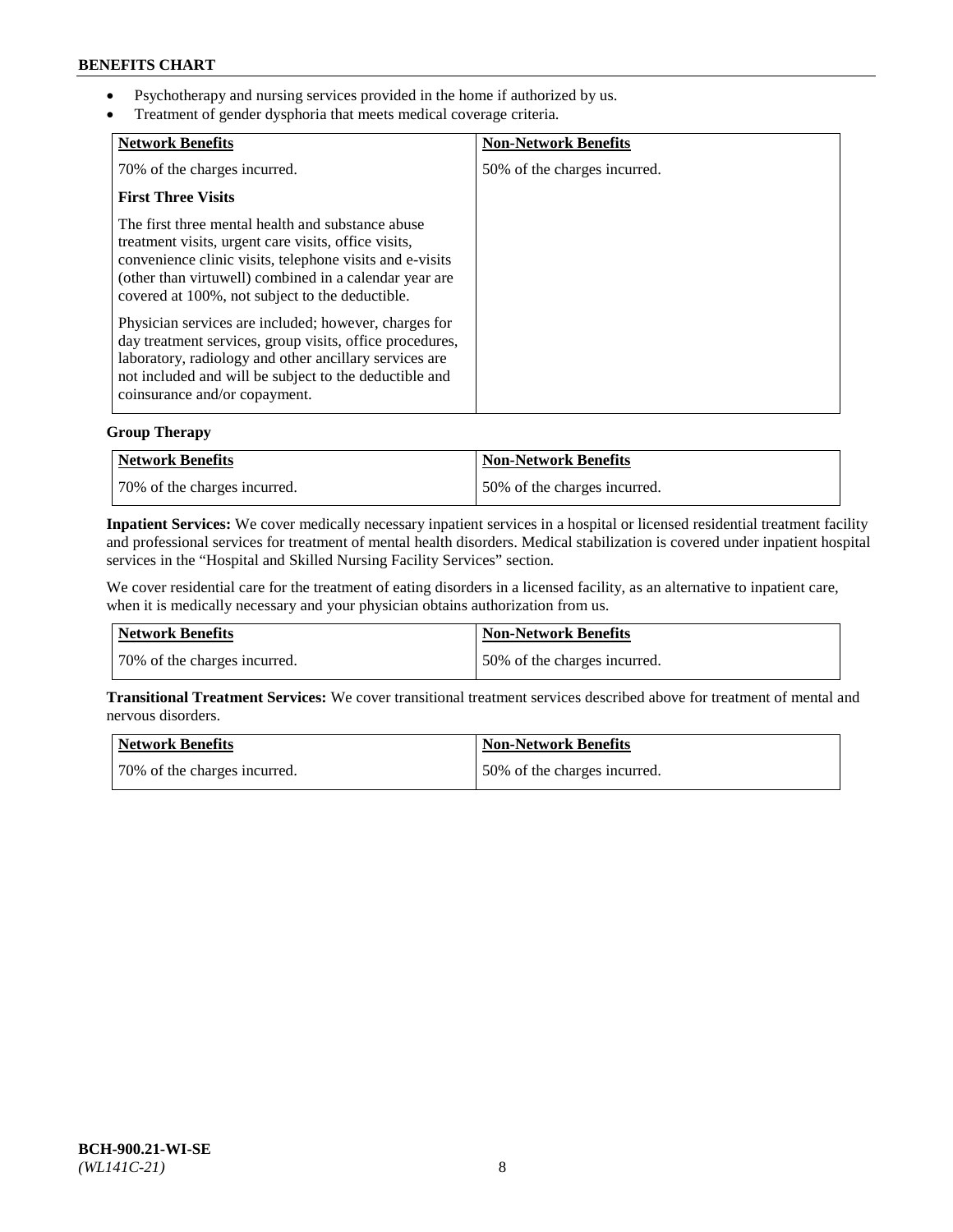## **Substance Abuse Treatment Services**

We cover medically necessary services for assessments by a licensed alcohol and drug counselor and treatment of Substance Related Disorders as defined in the latest edition of the DSM 5.

**Outpatient Services:** We cover medically necessary outpatient professional services for diagnosis and treatment of alcoholism and other drug abuse problems. Substance abuse treatment services must be provided by a program licensed by the local Department of Health Services. Outpatient services we cover for a diagnosed substance abuse disorder include the following:

- Individual, group, family, and multi-family therapy provided in an office setting.
- We cover opiate replacement therapy including methadone and buprenorphine treatment.

| <b>Network Benefits</b>                                                                                                                                                                                                                                                            | <b>Non-Network Benefits</b>  |
|------------------------------------------------------------------------------------------------------------------------------------------------------------------------------------------------------------------------------------------------------------------------------------|------------------------------|
| 70% of the charges incurred.                                                                                                                                                                                                                                                       | 50% of the charges incurred. |
| <b>First Three Visits</b>                                                                                                                                                                                                                                                          |                              |
| The first three mental health and substance abuse<br>treatment visits, urgent care visits, office visits,<br>convenience clinic visits, telephone visits and e-visits<br>(other than virtuwell) combined in a calendar year are<br>covered at 100%, not subject to the deductible. |                              |
| Physician services are included; however, charges for<br>day treatment services, group visits, office procedures,<br>laboratory, radiology and other ancillary services are<br>not included and will be subject to the deductible and<br>coinsurance and/or copayment.             |                              |

**Inpatient Services:** We cover medically necessary inpatient services in a hospital or a licensed residential primary treatment center.

We cover services provided in a hospital that is licensed by the local state and accredited by Medicare.

**Detoxification Services.** We cover detoxification services in a hospital or community detoxification facility if it is licensed by the local Department of Health Services.

| <b>Network Benefits</b>      | <b>Non-Network Benefits</b>  |
|------------------------------|------------------------------|
| 70% of the charges incurred. | 50% of the charges incurred. |

**Transitional Treatment Services:** We cover transitional treatment services described above for treatment of alcoholism or other drug abuse problems.

| Network Benefits             | <b>Non-Network Benefits</b>  |
|------------------------------|------------------------------|
| 70% of the charges incurred. | 50% of the charges incurred. |

**Additional Mental Health and Substance Abuse Treatment Benefits for a Dependent Child Who is a Student:** If a dependent child is a student in a school and that school is located in Wisconsin, but outside of our service area, we cover services as required under Wisconsin Statute 609.655.

| Network Benefits             | <b>Non-Network Benefits</b>  |
|------------------------------|------------------------------|
| 70% of the charges incurred. | 50% of the charges incurred. |

## **Not Covered:**

See "Services Not Covered" in the Certificate.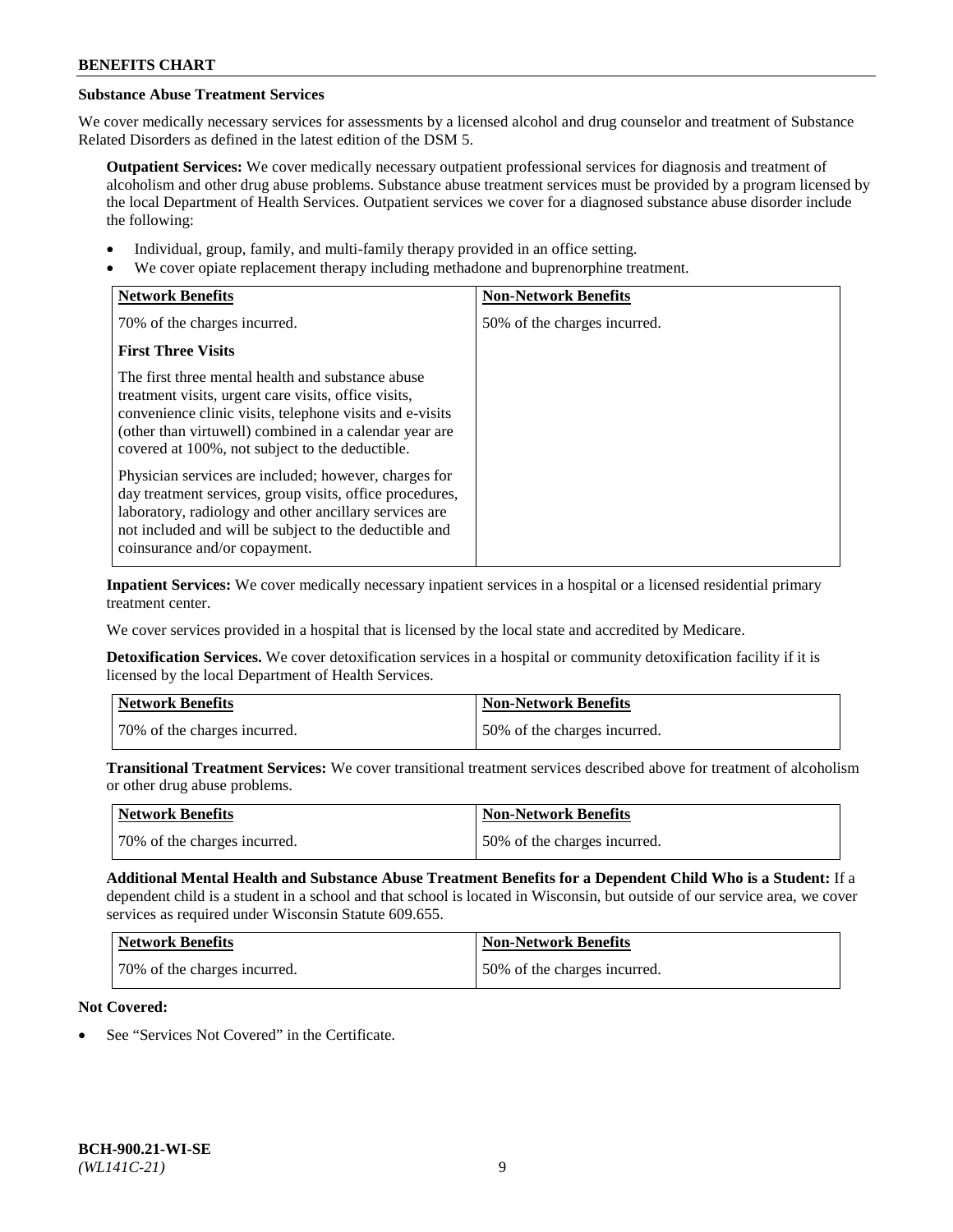## **CHIROPRACTIC SERVICES**

### **Covered Services:**

We cover chiropractic services for rehabilitative care. Chiropractic services are adjustments to any abnormal articulations of the human body, especially those of the spinal column, for the purpose of giving freedom of action to impinged nerves that may cause pain or deranged function.

Massage therapy which is performed in conjunction with other treatment/modalities by a chiropractor, is part of a prescribed treatment plan and is not billed separately is covered

| <b>Network Benefits</b>      | <b>Non-Network Benefits</b>  |
|------------------------------|------------------------------|
| 70% of the charges incurred. | 50% of the charges incurred. |

#### **Not Covered:**

- Massage therapy for the purpose of comfort or convenience of the Insured.
- See "Services Not Covered" in the Certificate.

## **CLINICAL TRIALS**

## **Covered Services:**

We cover certain routine services if you participate in a Phase I, Phase II, Phase III or Phase IV approved clinical trial that is conducted in relation to the prevention, detection, or treatment of cancer or other life-threatening disease or condition as defined in the Affordable Care Act. Approved clinical trials include (1) federally funded trials when the study or investigation is approved or funded by any of the federal agencies defined in the Public Health Services Act, section 2709 (d) (1) (A); (2) the study or investigation is conducted under an investigational new drug application reviewed by the Food and Drug Administration; and (3) the study or investigation is a drug trial that is exempt from having such an investigational new drug application. We cover routine patient costs for services that would be eligible under the Certificate and this Benefits Chart if the service were provided outside of a clinical trial.

| <b>Network Benefits</b>                                 | <b>Non-Network Benefits</b>                           |
|---------------------------------------------------------|-------------------------------------------------------|
| Coverage level is same as corresponding Network         | Coverage level is same as corresponding               |
| Benefits, depending on type of service provided such as | Non-Network Benefits, depending on type of service    |
| Office Visits for Illness or Injury, Inpatient or       | provided such as Office Visits for Illness or Injury, |
| <b>Outpatient Hospital Services.</b>                    | Inpatient or Outpatient Hospital Services.            |

## **Not Covered:**

- The investigative or experimental item, device or service itself.
- Items or services that are provided solely to satisfy data collection and analysis needs and that are not used in the direct clinical management of the patient.
- A service that is clearly inconsistent with widely accepted and established standards of care for a particular diagnosis.
- See "Services Not Covered" in the Certificate.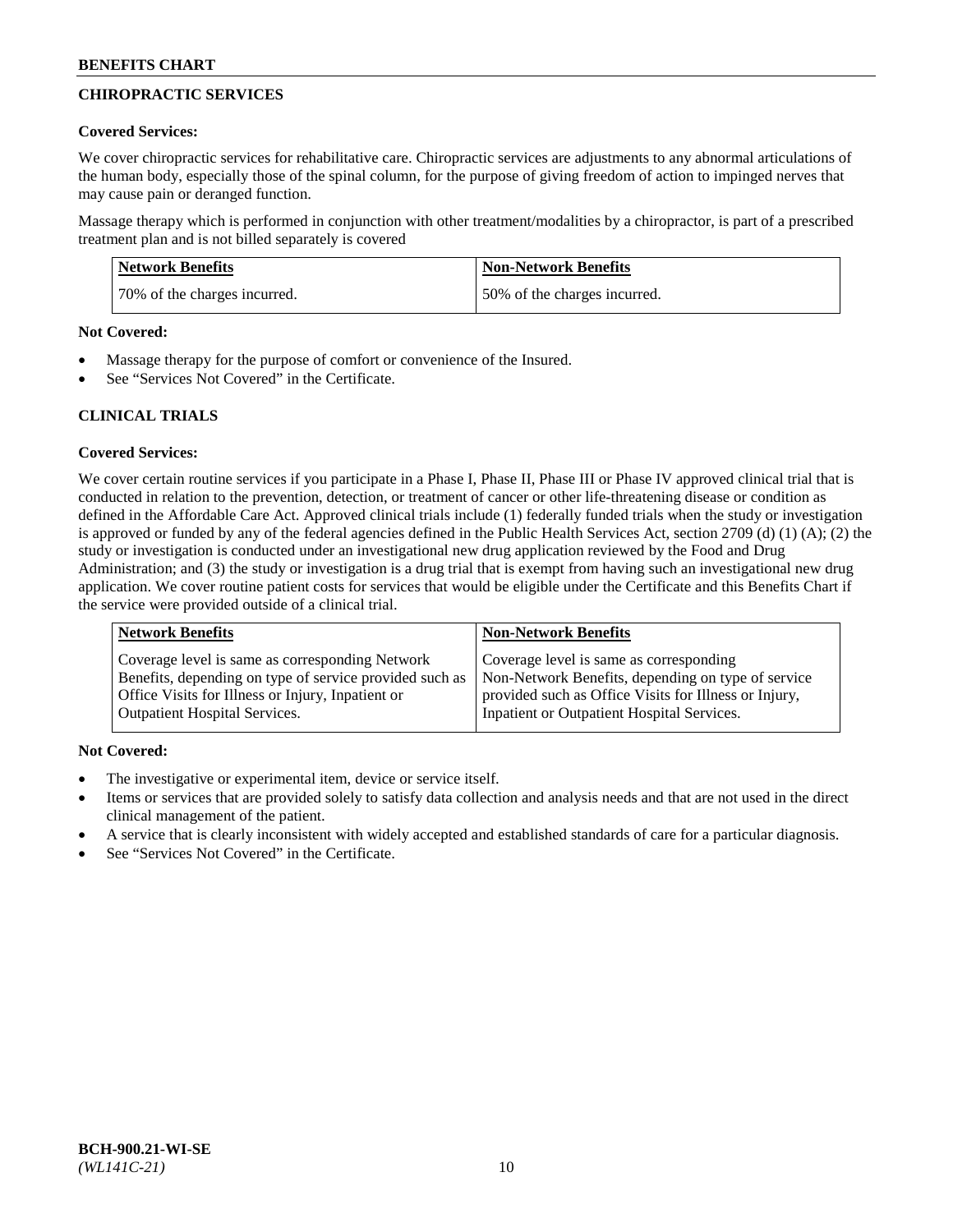## **DENTAL SERVICES**

## **Covered Services:**

We cover services as described below.

**Accidental Dental Services:** We cover dentally necessary services to treat and restore damage done to sound, natural, unrestored teeth as a result of an accidental injury. Coverage is for damage caused by external trauma to face and mouth only, not for cracked or broken teeth, which result from biting or chewing. We cover restorations, root canals, crowns and replacement of teeth lost that are directly related to the accident in which the Insured was involved. We cover initial exam, x-rays and palliative treatment including extractions, and other oral surgical procedures directly related to the accident. Subsequent treatment must be initiated within the policies time-frame and must be directly related to the accident. We do not cover restoration and replacement of teeth that are not "sound and natural" at the time of the accident.

Full mouth rehabilitations to correct occlusion (bite) and malocclusion (misaligned teeth not due to the accident) are not covered.

When an implant-supported dental prosthetic treatment is pursued, the accidental dental benefit will be applied to the prosthetic procedure. Benefits are limited to the amount that would be paid toward the placement of a removable dental prosthetic appliance that could be used in the absence of implant treatment. Care must be provided or pre-authorized by a HealthPartners dentist.

| Network Benefits             | <b>Non-Network Benefits</b>  |
|------------------------------|------------------------------|
| 70% of the charges incurred. | 50% of the charges incurred. |

For all accidental dental services, treatment and/or restoration must be initiated within six months of the date of the injury. Coverage is limited to the initial course of treatment and/or initial restoration. Services must be provided within 24 months of the date of injury to be covered.

### **Medical Referral Dental Services**

**Medically Necessary Outpatient Dental Services:** We cover medically necessary outpatient dental services. Coverage is limited to dental services required for treatment of an underlying medical condition, e.g., removal of teeth to complete radiation treatment for cancer of the jaw, cysts and lesions.

| <b>Network Benefits</b>      | <b>Non-Network Benefits</b>  |
|------------------------------|------------------------------|
| 70% of the charges incurred. | 50% of the charges incurred. |

**Medically Necessary Hospitalization and Anesthesia for Dental Care:** We cover medically necessary hospitalization for dental care. This is limited to charges incurred by an Insured who: (1) is a child under age  $5$ ; (2) is severely disabled; (3) has a medical condition, and requires hospitalization or general anesthesia for dental care treatment; or (4) is a child between ages 5 and 12 and care in dental offices has been attempted unsuccessfully and usual methods of behavior modification have not been successful, or when extensive amounts of restorative care, exceeding four appointments, are required. Coverage is limited to facility and anesthesia charges. Oral surgeon/dentist professional fees are not covered. The following are examples, though not all-inclusive, of medical conditions which may require hospitalization for dental services: severe asthma, severe airway obstruction or hemophilia. Hospitalization required due to the behavior of the Insured or due to the extent of the dental procedure is not covered.

| Network Benefits             | <b>Non-Network Benefits</b>  |
|------------------------------|------------------------------|
| 70% of the charges incurred. | 50% of the charges incurred. |

**Medical Complications of Dental Care:** We cover medical complications of dental care. Treatment must be medically necessary care and related to medical complications of non-covered dental care, including complications of the head, neck, or substructures.

| Network Benefits             | Non-Network Benefits         |
|------------------------------|------------------------------|
| 70% of the charges incurred. | 50% of the charges incurred. |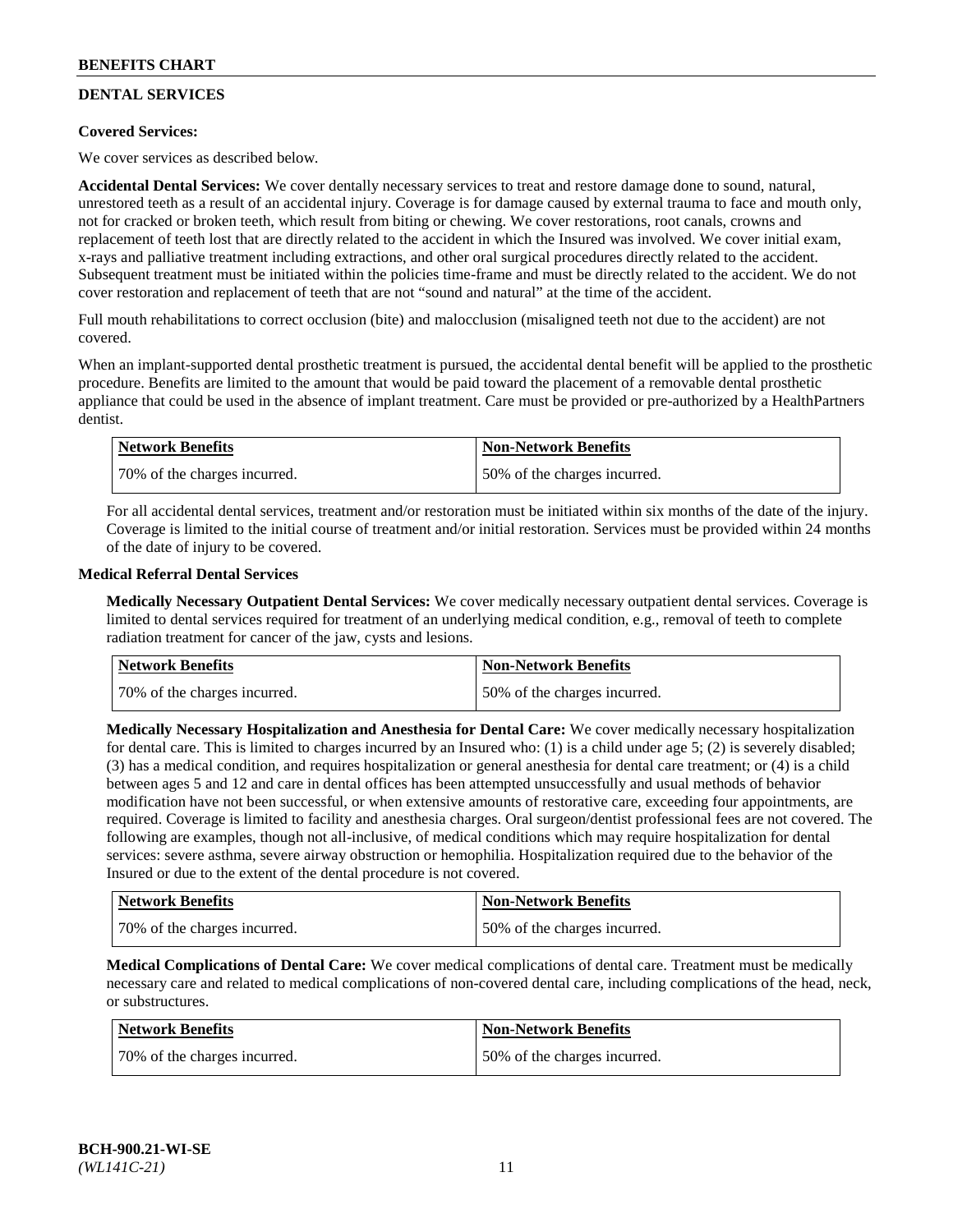**Oral Surgery:** We cover oral surgery. Coverage is limited to treatment of medical conditions requiring oral surgery, such as treatment of oral neoplasm, non-dental cysts, fracture of the jaws, trauma of the mouth and jaws, and any other oral surgery procedures provided as medically necessary dental services.

| <b>Network Benefits</b>       | <b>Non-Network Benefits</b>  |
|-------------------------------|------------------------------|
| 170% of the charges incurred. | 50% of the charges incurred. |

**Treatment of Cleft Lip and Cleft Palate:** We cover treatment of cleft lip and cleft palate of a dependent child, including orthodontic treatment and oral surgery directly related to the cleft. Dental services which are not required for the treatment of cleft lip or cleft palate are not covered. If a dependent child covered under the Certificate and Benefits Chart is also covered under a dental plan which includes orthodontic services, that dental plan shall be considered primary for the necessary orthodontic services. Oral appliances are subject to the same copayment, conditions and limitations as durable medical equipment.

| <b>Network Benefits</b>                               | <b>Non-Network Benefits</b>                            |
|-------------------------------------------------------|--------------------------------------------------------|
| Coverage level is same as corresponding Network       | Coverage level is same as corresponding                |
| Benefits, depending on type of service provided, such | Non-Network Benefits, depending on type of service     |
| as Office Visits for Illness or Injury, Inpatient or  | provided, such as Office Visits for Illness or Injury, |
| Outpatient Hospital Services.                         | Inpatient or Outpatient Hospital Services.             |

**Treatment of Temporomandibular Disorder (TMD) and Craniomandibular Disorder (CMD):** We cover diagnostic procedures, surgical treatment and non-surgical treatment (including intraoral splint therapy devices) for temporomandibular disorder (TMD) and craniomandibular disorder (CMD), which is medically necessary care. Dental services which are not required to directly treat TMD or CMD are not covered.

| <b>Network Benefits</b>      | <b>Non-Network Benefits</b>  |
|------------------------------|------------------------------|
| 70% of the charges incurred. | 50% of the charges incurred. |

**Not Covered:**

- Dental treatment, procedures or services not listed in this Benefits Chart.
- Accident-related dental services if treatment is: (1) provided to teeth which are not sound and natural; (2) to teeth which have been restored; (3) initiated beyond six months from the date of the injury; (4) received beyond the initial treatment or restoration; or (5) received beyond 24 months from the date of injury.
- Oral surgery to remove wisdom teeth.
- Orthognathic treatment or procedures and all related services.
- See "Services Not Covered" in the Certificate.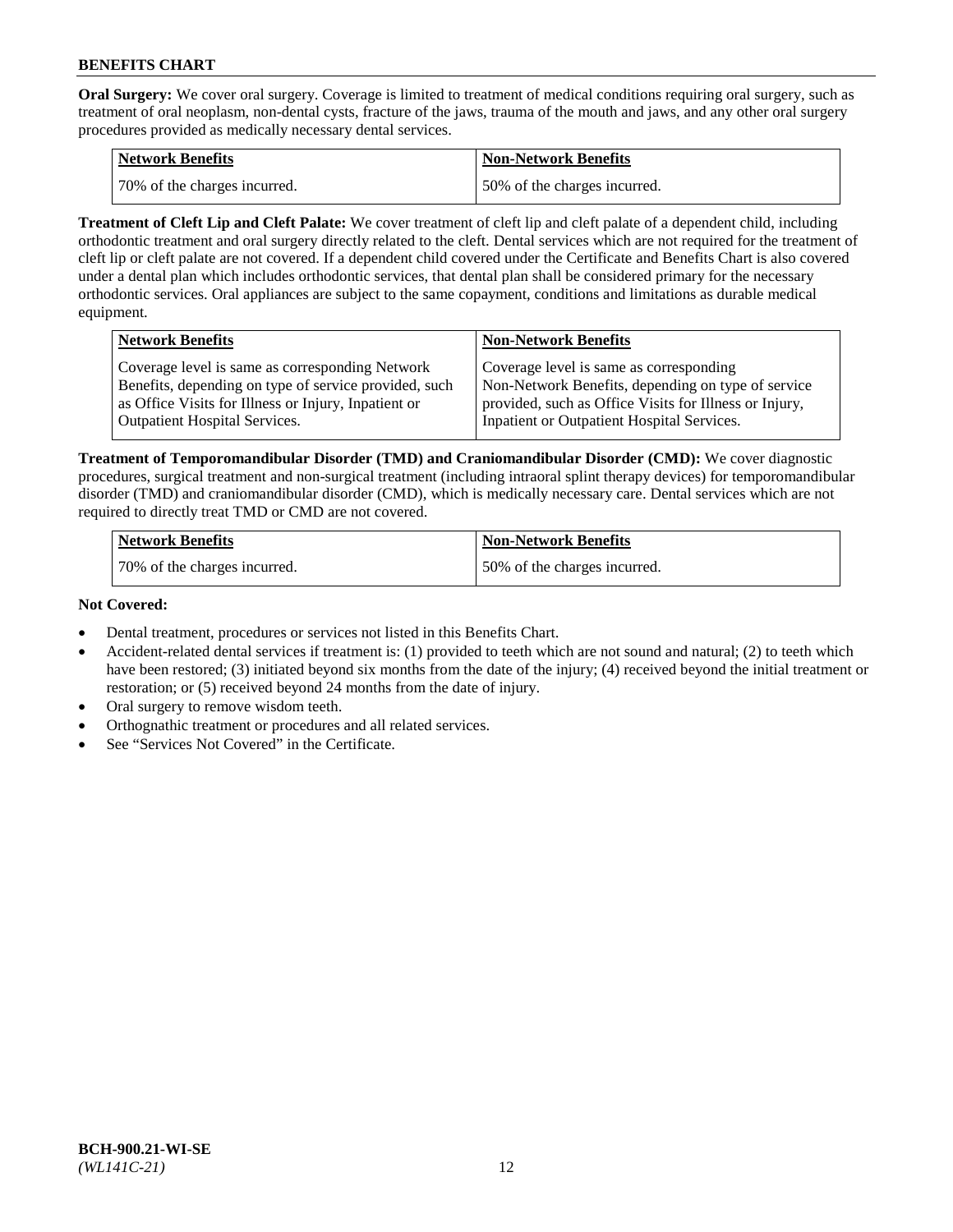## **DIAGNOSTIC IMAGING SERVICES**

### **Covered Services:**

We cover diagnostic imaging, when ordered by a provider and provided in a clinic or outpatient hospital facility.

For Network Benefits, non-emergent, scheduled outpatient Magnetic Resonance Imaging (MRI) and Computed Tomography (CT) must be provided at a designated facility. Your physician or facility will obtain or verify prior authorization for these services, as needed.

We cover services provided in a clinic or outpatient hospital facility. To see the benefit level for inpatient hospital or skilled nursing facility services, see benefits under "Inpatient Hospital and Skilled Nursing Facility Services".

### **Outpatient Magnetic Resonance Imaging (MRI) and Computed Tomography (CT)**

| <b>Network Benefits</b>      | <b>Non-Network Benefits</b>  |
|------------------------------|------------------------------|
| 70% of the charges incurred. | 50% of the charges incurred. |

### **All Other Outpatient Diagnostic Imaging Services**

#### **Services for Illness or Injury**

| Network Benefits             | <b>Non-Network Benefits</b>  |
|------------------------------|------------------------------|
| 70% of the charges incurred. | 50% of the charges incurred. |

### **Preventive Services (MRI/CT procedures are not considered preventive)**

Diagnostic imaging services associated with preventive services are covered at the benefit level shown in the "Preventive Services" section of this Benefits Chart.

### **Not Covered:**

See "Services Not Covered" in the Certificate.

## **DURABLE MEDICAL EQUIPMENT, PROSTHETICS, ORTHOTICS AND SUPPLIES**

#### **Covered Services:**

We cover equipment and services, as described below.

We cover durable medical equipment and services, prosthetics, orthotics and supplies, subject to the limitations below, including certain disposable supplies, enteral feedings and the following diabetic supplies and equipment: glucose monitors, insulin pumps limited to the purchase of one pump per year, syringes, blood and urine test strips and other diabetic supplies as deemed medically appropriate and necessary, for Insureds with gestational, Type I or Type II diabetes.

We cover external hearing aids, cochlear implants, and related treatment prescribed by a physician or by a licensed audiologist for Insureds under 18 years of age who have hearing loss.

We also cover basic hearing aids for Insureds age 18 or older for the correction of a hearing impairment.

Osseointegrated or bone-anchored hearing aids are only covered for Insureds who have hearing loss that is not correctable by any other procedure.

Hearing aids are limited to one basic, standard hearing aid for each ear every three years.

A basic hearing aid is defined as a hearing device that consists of a microphone, amplifier, volume control, battery and receiver, which is up to date using the latest technology. It does not include upgrades above and beyond the functionality of a basic hearing aid, including, but not limited to, hearing improvements for group settings, background noise, Bluetooth/remote control functionality, or extended warranties. Charges for upgrades above the cost of a basic, standard hearing aid are not covered.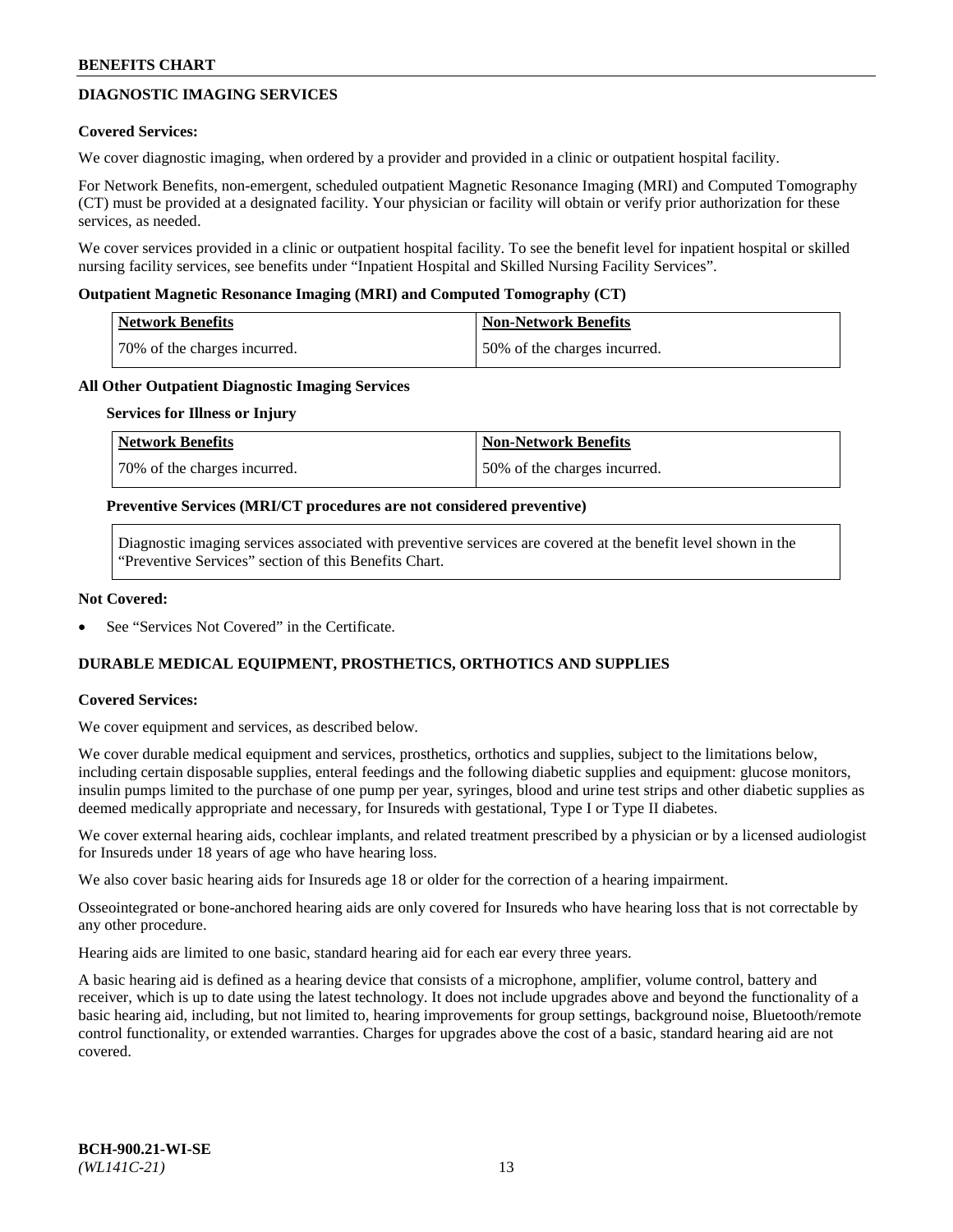### **Diabetic Supplies Purchased at a Pharmacy**

| <b>Network Benefits</b>                                    | <b>Non-Network Benefits</b>  |
|------------------------------------------------------------|------------------------------|
| 70% of the charges incurred.<br>Deductible does not apply. | 50% of the charges incurred. |

#### **Diabetic Supplies Purchased from a Non-Pharmacy Provider**

| <b>Network Benefits</b>                                              | <b>Non-Network Benefits</b>  |
|----------------------------------------------------------------------|------------------------------|
| 70% of the charges incurred if purchased from an<br>approved vendor. | 50% of the charges incurred. |

#### **Special Dietary Treatment for Phenylketonuria (PKU) if it meets our medical coverage criteria**

| Network Benefits                                           | <b>Non-Network Benefits</b>  |
|------------------------------------------------------------|------------------------------|
| 70% of the charges incurred.<br>Deductible does not apply. | 50% of the charges incurred. |

### **Oral Amino Acid Based Elemental Formula if it meets our Medical Coverage Criteria**

| Network Benefits             | <b>Non-Network Benefits</b>  |
|------------------------------|------------------------------|
| 70% of the charges incurred. | 50% of the charges incurred. |

## **All Other Durable Medical Equipment, Prosthetics, Orthotics and Supplies**

| <b>Network Benefits</b>      | <b>Non-Network Benefits</b>  |
|------------------------------|------------------------------|
| 70% of the charges incurred. | 50% of the charges incurred. |

### **Limitations:**

Coverage of durable medical equipment is limited by the following:

- No more than a 93-day supply of diabetic supplies are covered and dispensed at a time.
- Payment will not exceed the cost of an alternate piece of equipment or service that is effective and medically necessary.
- For prosthetic benefits, other than oral appliances for cleft lip and cleft palate, payment will not exceed the cost of an alternate piece of equipment or service that is effective, medically necessary and enables Insureds to conduct standard
- activities of daily living. We reserve the right to determine if an item will be approved for rental vs. purchase.
- We require that certain diabetic supplies and equipment be purchased at a pharmacy.
- Diabetic supplies and equipment are limited to certain models and brands.
- Durable medical equipment and supplies must be obtained or repaired by approved vendors.
- Covered services and supplies are based on established medical policies which are subject to periodic review and modification by the medical or dental directors. Our medical policy for diabetic supplies includes information on our required models and brands. These medical policies (medical coverage criteria) are available by calling Member Services, or logging on to your "*my*HealthPartners" account a[t healthpartners.com.](https://www.healthpartners.com/hp/index.html)

## **Not Covered:**

Items which are not eligible for coverage include, but are not limited to:

- Replacement or repair of any covered items, if the items are (i) damaged or destroyed by misuse, abuse or carelessness, (ii) lost; or (iii) stolen.
- Duplicate or similar items.
- Labor and related charges for repair of any covered items which are more than the cost of replacement by an approved vendor.
- Sales tax, mailing, delivery charges, service call charges.
- Items which are primarily educational in nature or for hygiene, vocation, comfort, convenience or recreation.
- Communication aids or devices: equipment to create, replace or augment communication abilities including, but not limited to, speech processors, receivers, communication boards, or computer or electronic assisted communication.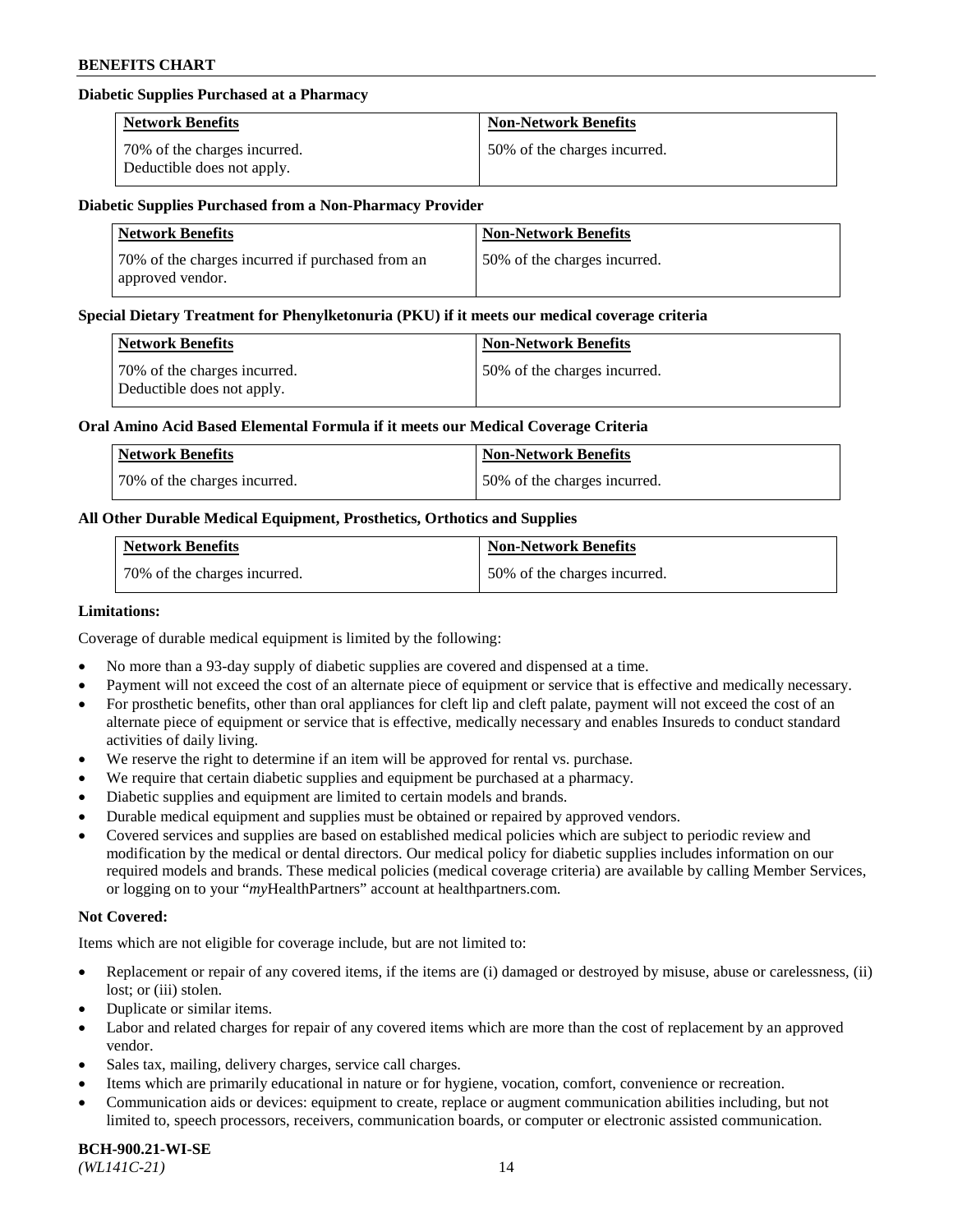- Implantable and osseointegrated or bone-anchored hearing aids and their fitting, except as specifically described in this Benefits Chart. This exclusion does not apply to cochlear implants.
- Eyeglasses, contact lenses and their fitting, measurement and adjustment, except as specifically described in this Benefits Chart.
- Hair prostheses (wigs).
- Household equipment which primarily has customary uses other than medical, such as, but not limited to, exercise cycles, air purifiers, central or unit air conditioners, water purifiers, non-allergenic pillows, mattresses or waterbeds.
- Household fixtures including, but not limited to, escalators or elevators, ramps, swimming pools and saunas.
- Modifications to the structure of the home including, but not limited to, wiring, plumbing or charges for installation of equipment.
- Vehicle, car or van modifications including, but not limited to, hand brakes, hydraulic lifts and car carrier.
- Rental equipment while owned equipment is being repaired by non-contracted vendors, beyond one month rental of medically necessary equipment.
- Other equipment and supplies, including but not limited to assistive devices, that we determine are not eligible for coverage.
- See "Services Not Covered" in the Certificate.

## **EMERGENCY AND URGENTLY NEEDED CARE SERVICES**

### **Covered Services:**

We cover services for emergency care and urgently needed care if the services are otherwise eligible for coverage under the Certificate.

**Urgently Needed Care.** These are services to treat an unforeseen illness or injury that:

- are required in order to prevent a serious deterioration in your health; and
- cannot be delayed until the next available clinic or office hours.

| <b>Network Benefits</b>                                                                                                                                                                                                                                                            | <b>Non-Network Benefits</b> |
|------------------------------------------------------------------------------------------------------------------------------------------------------------------------------------------------------------------------------------------------------------------------------------|-----------------------------|
| 70% of the charges incurred.                                                                                                                                                                                                                                                       | See Network Benefits.       |
| <b>First Three Visits</b>                                                                                                                                                                                                                                                          |                             |
| The first three mental health and substance abuse<br>treatment visits, urgent care visits, office visits,<br>convenience clinic visits, telephone visits and e-visits<br>(other than virtuwell) combined in a calendar year are<br>covered at 100%, not subject to the deductible. |                             |
| Physician services are included; however, charges for<br>day treatment services, group visits, office procedures,<br>laboratory, radiology and other ancillary services are<br>not included and will be subject to the deductible and<br>coinsurance and/or copayment.             |                             |

**Emergency Care.** These are services to treat:

- the sudden, unexpected onset of illness or injury which, if left untreated or unattended until the next available clinic or office hours, would result in hospitalization; or
- a condition requiring professional health services immediately necessary to preserve life or stabilize health.

When reviewing claims for coverage of emergency services, our medical director will take into consideration a reasonable layperson's belief that the circumstances required immediate medical care that could not wait until the next working day or next available clinic appointment.

#### **Emergency Care in a Hospital Emergency Room, including Professional Services of a Physician**

| <b>Network Benefits</b>      | Non-Network Benefits  |
|------------------------------|-----------------------|
| 70% of the charges incurred. | See Network Benefits. |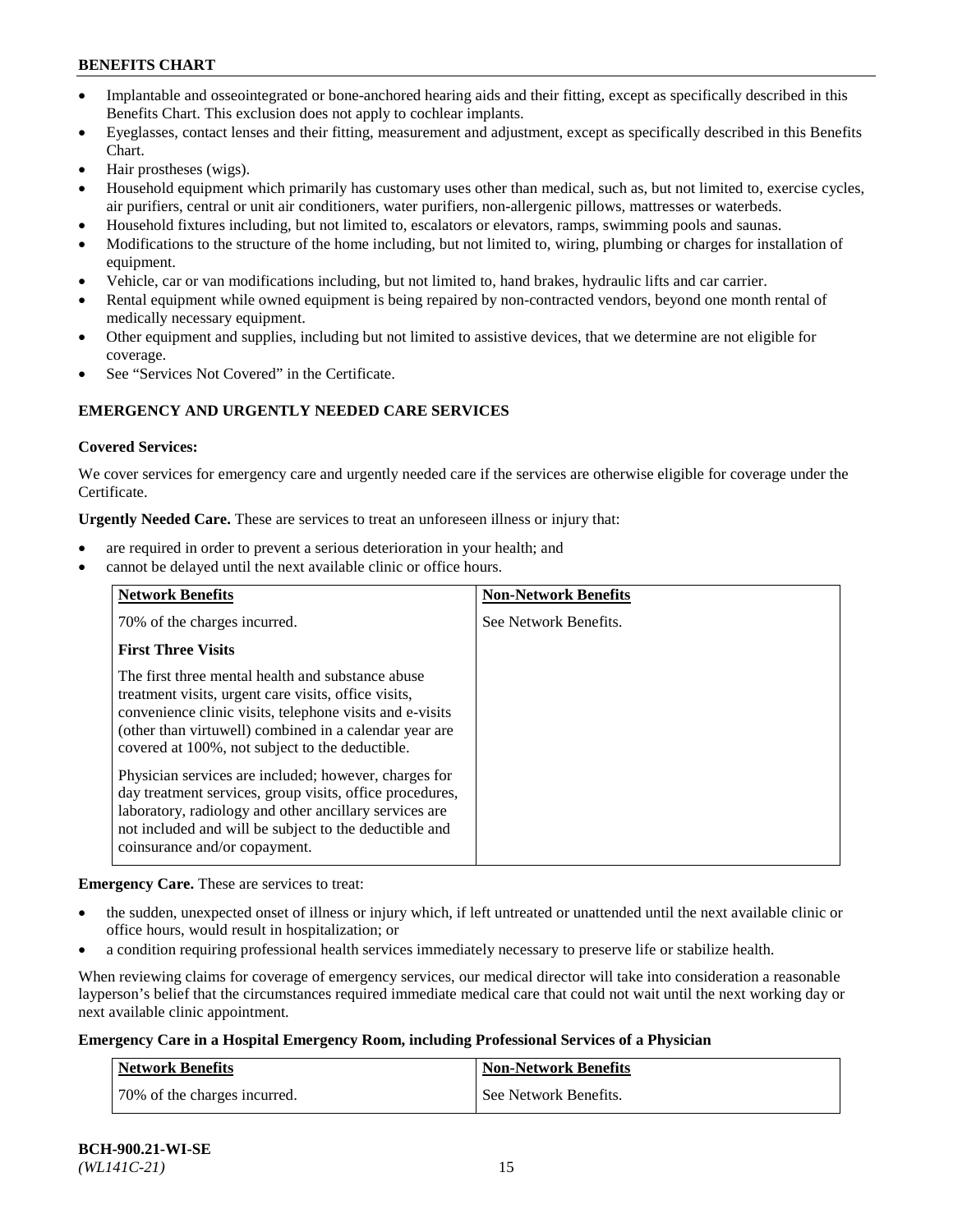## **Inpatient Emergency Care in a Hospital**

| <b>Network Benefits</b>      | <b>Non-Network Benefits</b> |
|------------------------------|-----------------------------|
| 70% of the charges incurred. | See Network Benefits.       |

### **Not Covered:**

See "Services Not Covered" in the Certificate.

## **GENE THERAPY**

#### **Covered Services:**

We cover gene therapy treatment if it meets our medical coverage criteria.

| <b>Network Benefits</b>                                                                                                                                                                          | <b>Non-Network Benefits</b> |
|--------------------------------------------------------------------------------------------------------------------------------------------------------------------------------------------------|-----------------------------|
| Coverage level is same as corresponding Network<br>Benefits, depending on type of service provided such as<br>Office Visits for Illness or Injury, Inpatient or<br>Outpatient Hospital Services. | No coverage.                |

#### **Limitations:**

- Gene therapy must be provided by a designated provider.
- Specific types of gene therapy are limited to therapies and conditions specified in our medical coverage criteria.

### **Not Covered:**

See "Services Not Covered" in the Certificate.

## **HEALTH EDUCATION**

#### **Covered Services:**

We cover education for preventive services and education for the management of chronic health problems (such as diabetes).

| Network Benefits                                            | <b>Non-Network Benefits</b>  |
|-------------------------------------------------------------|------------------------------|
| 100% of the charges incurred.<br>Deductible does not apply. | 50% of the charges incurred. |

#### **Not Covered:**

See "Services Not Covered" in the Certificate.

## **HOME-BASED HEALTH ASSESSMENT PROGRAM**

#### **Covered Services:**

If you meet our criteria for coverage, you may qualify for our home-based comprehensive health risk assessment program. The program covers a health assessment with a designated nurse practitioner.

| <b>Network Benefits</b>                                     | <b>Non-Network Benefits</b> |
|-------------------------------------------------------------|-----------------------------|
| 100% of the charges incurred.<br>Deductible does not apply. | No coverage.                |

## **Not Covered:**

• See "Services Not Covered" in the Certificate.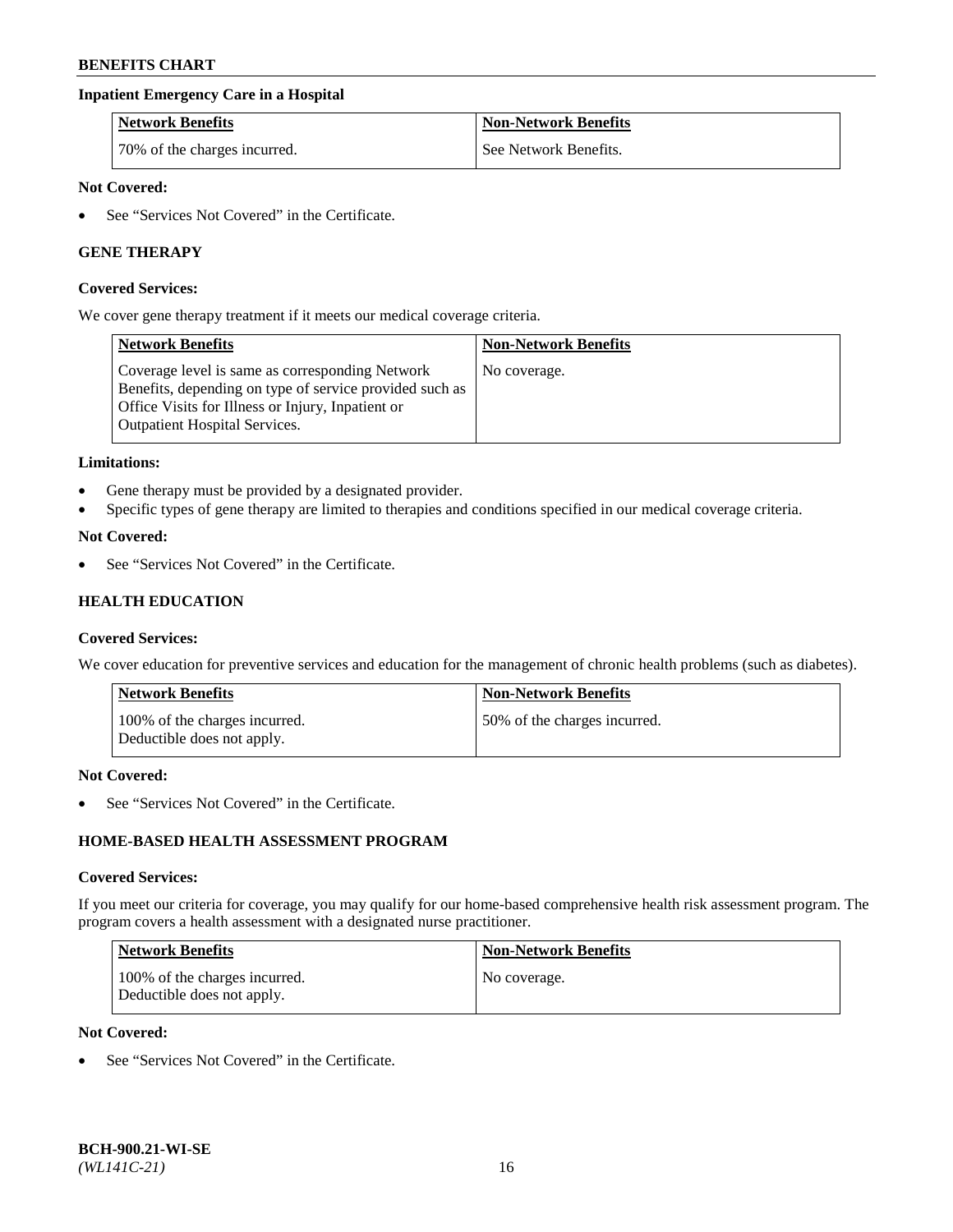## **HOME HEALTH SERVICES**

## **Covered Services:**

We cover skilled nursing services, physical therapy, occupational therapy, speech therapy, respiratory therapy and other therapeutic services, non-routine prenatal and postnatal services, routine postnatal well child visits, as described in our medical coverage criteria, phototherapy services for newborns, home health aide services and other eligible home health services when provided in your home, if you are homebound (i.e., unable to leave home without considerable effort due to a medical condition). Lack of transportation does not constitute homebound status. For phototherapy services for newborns and high risk prenatal services, supplies and equipment are included.

We cover total parenteral nutrition/intravenous ("TPN/IV") therapy, equipment, supplies and drugs in connection with IV therapy. IV line care kits are covered under Durable Medical Equipment.

We cover palliative care benefits. Palliative care includes symptom management, education and establishing goals of care. We waive the requirement that you be homebound for a limited number of home visits for palliative care (as shown in this Benefits Chart), if you have a life-threatening, non-curable condition which has a prognosis of survival of two years or less. Additional palliative care visits are eligible under the home health services benefit if you are homebound and meet all other requirements defined in this section.

You do not need to be homebound to receive total parenteral nutrition/intravenous ("TPN/IV") therapy.

Home health services are eligible and covered only when:

- medically necessary; and
- provided as rehabilitative care, terminal care or maternity care; and
- ordered by a physician, and included in the written home care plan.

## **Physical Therapy, Occupational Therapy, Speech Therapy, Respiratory Therapy, Home Health Aide Services and Palliative Care**

| Network Benefits             | <b>Non-Network Benefits</b>  |
|------------------------------|------------------------------|
| 70% of the charges incurred. | 50% of the charges incurred. |

## **TPN/IV Therapy, Skilled Nursing Services, Non-Routine Prenatal/Postnatal Services, and Phototherapy**

| Network Benefits             | <b>Non-Network Benefits</b>  |
|------------------------------|------------------------------|
| 70% of the charges incurred. | 50% of the charges incurred. |

Each 24-hour visit (or shifts up to 24-hour visits) equals one visit and counts toward the Maximum visits for all other services shown below. Any visit that lasts less than 24 hours regardless of the length of the visit, will count as one visit toward the Maximum visits for all other services shown below. All visits must be medically necessary and benefit eligible.

#### **Routine Prenatal/Postnatal Services and Child Health Supervision Services**

| Network Benefits                                            | <b>Non-Network Benefits</b>  |
|-------------------------------------------------------------|------------------------------|
| 100% of the charges incurred.<br>Deductible does not apply. | 50% of the charges incurred. |

### **Maximum Visits for Palliative Care**

If you are eligible to receive palliative care in the home and you are not homebound, there is a maximum of 12 visits per calendar year.

### **Maximum Visits for All Services Other Than Palliative Care**

| Network Benefits             | Non-Network Benefits         |
|------------------------------|------------------------------|
| 60 visits per calendar year. | 30 visits per calendar year. |

Each visit provided under the Network Benefits and Non-Network Benefits counts toward the maximums shown under both Maximum visits sections. The routine postnatal well child visits do not count toward the visit limit.

#### **BCH-900.21-WI-SE**  *(WL141C-21)* 17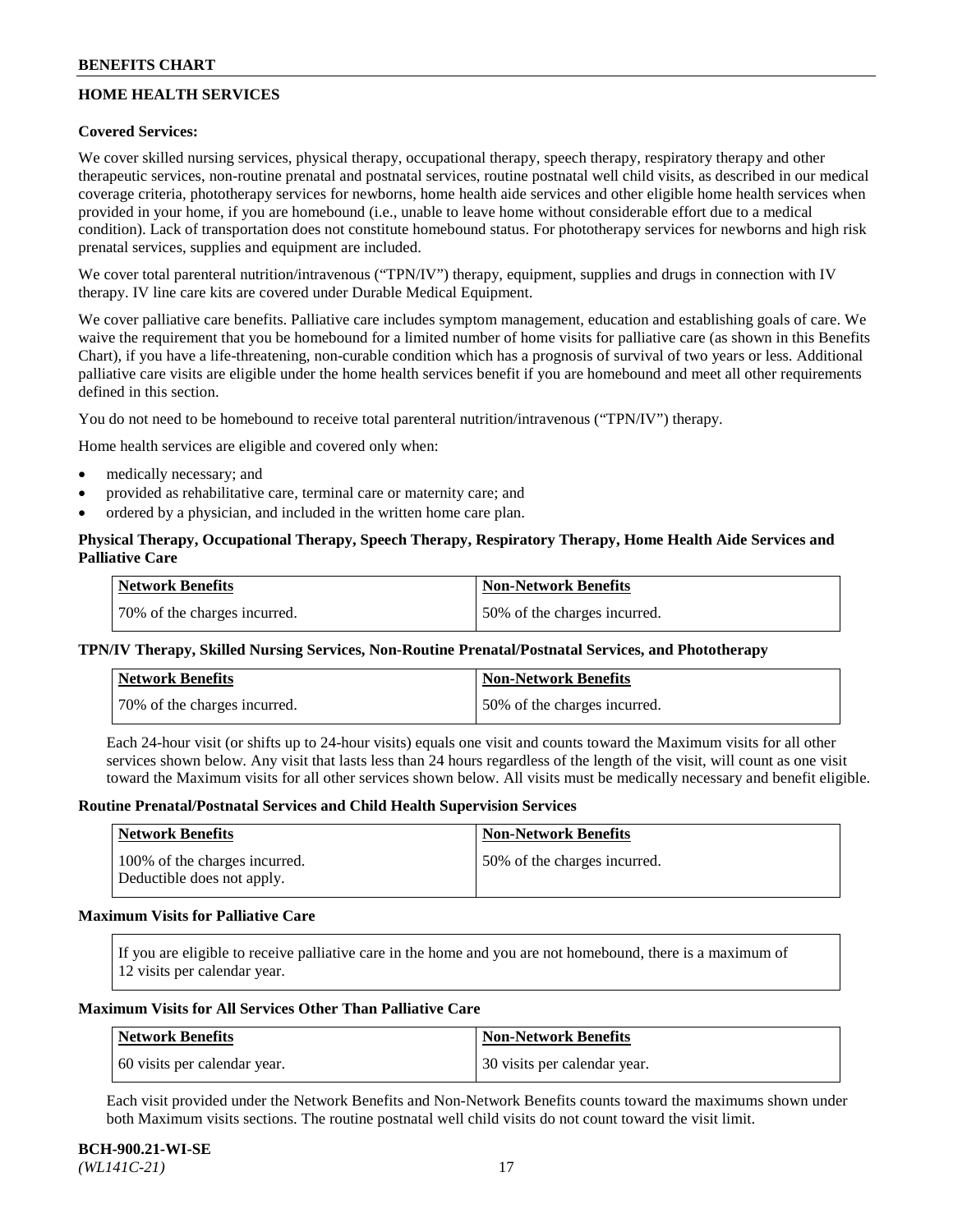### **Limitations:**

- Home health services are not provided as a substitute for a primary caregiver in the home or as relief (respite) for a primary caregiver in the home. We will not reimburse family members or residents in your home for the above services.
- A service shall not be considered a skilled nursing service merely because it is performed by, or under the direct supervision of, a licensed nurse. Where a service (such as tracheotomy suctioning or ventilator monitoring) or like services, can be safely and effectively performed by a non-medical person (or self-administered), without the direct supervision of a licensed nurse, the service shall not be regarded as a skilled nursing service, whether or not a skilled nurse actually provides the service. The unavailability of a competent person to provide a non-skilled service shall not make it a skilled service when a skilled nurse provides it. Only the skilled nursing component of so-called "blended" services (i.e. services which include skilled and non-skilled components) are covered under this Benefits Chart.

## **Not Covered:**

- Financial or legal counseling services.
- Housekeeping or meal services in your home.
- Private duty nursing services.
- Services provided by a family member or enrollee, or a resident in the enrollee's home.
- Vocational rehabilitation and recreational or educational therapy. Recreation therapy is therapy provided solely for the purpose of recreation, including, but not limited to: (a) requests for physical therapy or occupational therapy to improve athletic ability, and (b) braces or guards to prevent sports injuries.
- See "Services Not Covered" in the Certificate.

## **HOME HOSPICE SERVICES**

## **Applicable Definitions:**

**Part-time.** This is up to two hours of service per day, more than two hours is considered continuous care.

**Continuous Care.** This is from two to twelve hours of service per day provided by a registered nurse, licensed practical nurse, or home health aide, during a period of crisis in order to maintain a terminally ill patient at home.

**Appropriate Facility.** This is a nursing home, hospice residence, or other inpatient facility.

**Custodial Care Related to Hospice Services.** This means providing assistance in the activities of daily living and the care needed by a terminally ill patient which can be provided by primary caregiver (i.e., family member or friend) who is responsible for the patient's home care.

## **Covered Services:**

**Home Hospice Program.** We cover the services described below if you are terminally ill and accepted as a home hospice program participant. You must meet the eligibility requirements of the program, and elect to receive services through the home hospice program. The services will be provided in your home, with inpatient care available when medically necessary as described below. If you elect to receive hospice services, you do so in lieu of curative treatment for your terminal illness for the period you are enrolled in the home hospice program.

**Eligibility:** In order to be eligible to be enrolled in the home hospice program, you must: (1) be a terminally ill patient (prognosis of six months or less); (2) have chosen a palliative treatment focus (i.e., emphasizing comfort and supportive services rather than treatment attempting to cure the disease or condition); and (3) continue to meet the terminally ill prognosis as reviewed by our medical director or his or her designee over the course of care. You may withdraw from the home hospice program at any time.

**Eligible Services:** Hospice services include the following services provided in accordance with an approved hospice treatment plan.

- Home Health Services:
	- o Part-time care provided in your home by an interdisciplinary hospice team (which may include a physician, nurse, social worker, and spiritual counselor) and medically necessary home health services are covered.
	- o One or more periods of continuous care in your home or in a setting which provides day care for pain or symptom management, when medically necessary, will be covered.
- Inpatient Services: We cover medically necessary inpatient services.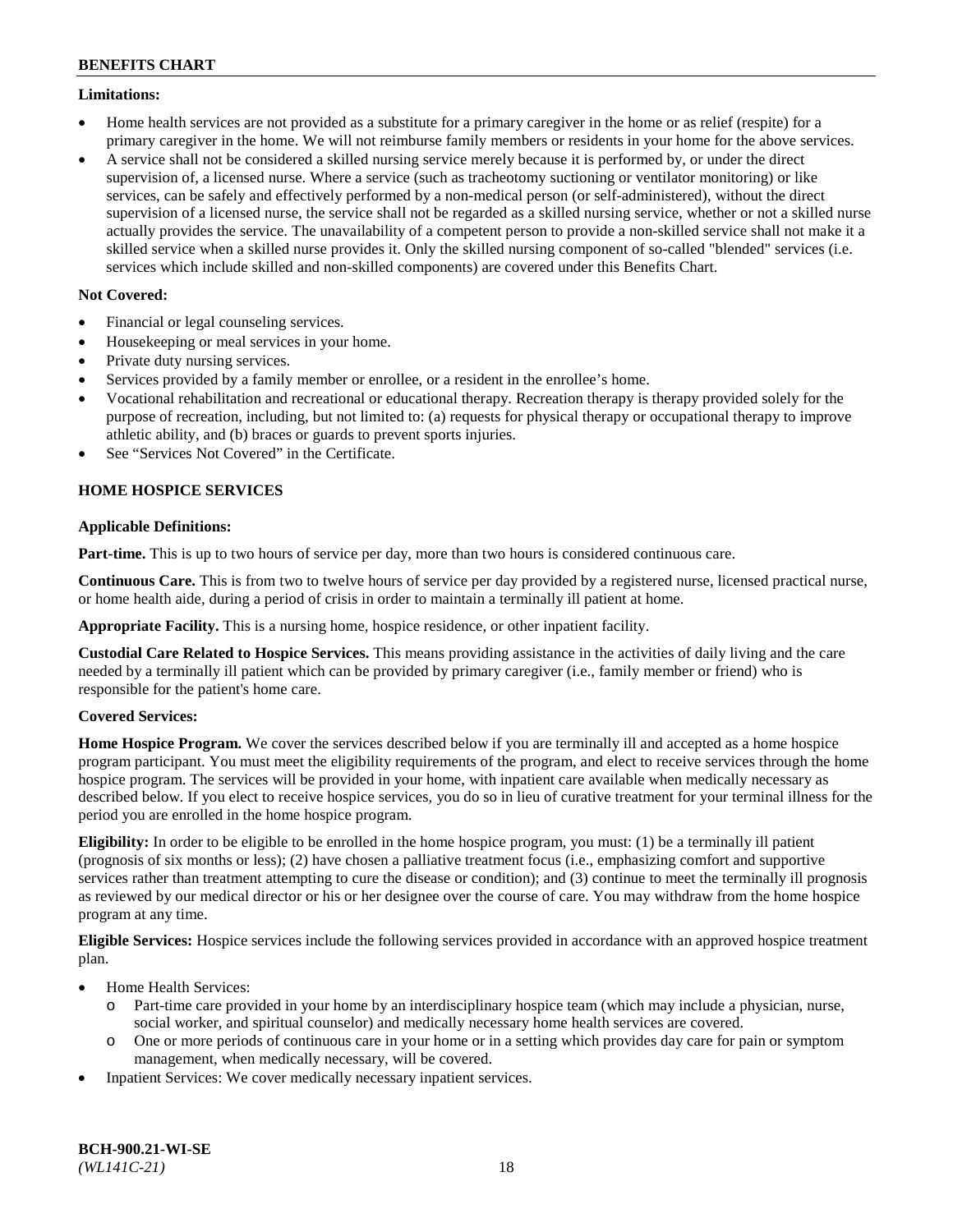- Other Services:
	- Respite care is covered for care in your home or in an appropriate facility, to give your primary caregivers (i.e., family members or friends) rest and/or relief when necessary in order to maintain a terminally ill patient at home.
	- o Medically necessary medications for pain and symptom management.
	- o Semi-electric hospital beds and other durable medical equipment are covered.
	- Emergency and non-emergency care is covered.

| Network Benefits             | Non-Network Benefits         |
|------------------------------|------------------------------|
| 70% of the charges incurred. | 50% of the charges incurred. |

Respite care is limited to 5 days per episode, and respite care and continuous care combined are limited to 30 days.

## **Not Covered:**

- Financial or legal counseling services.
- Housekeeping or meal services in your home.
- Custodial or maintenance care related to hospice services, whether provided in the home or in a nursing home.
- Any service not specifically described as covered services under this home hospice services benefits.
- Any services provided by members of your family or residents in your home.
- See "Services Not Covered" in the Certificate.

## **HOSPITAL AND SKILLED NURSING FACILITY SERVICES**

## **Covered Services:**

We cover services as described below.

## **Medical or Surgical Hospital Services**

**Inpatient Hospital Services:** We cover the following medical or surgical services, for the treatment of acute illness or injury, which require the level of care only provided in an acute care facility. These services must be authorized by a physician.

Inpatient hospital services include: room and board; the use of operating or maternity delivery rooms; intensive care facilities; newborn nursery facilities; general nursing care, anesthesia, laboratory and diagnostic imaging services, radiation therapy, physical therapy, prescription drugs or other medications administered during treatment, blood and blood products (unless replaced), and blood derivatives, and other diagnostic or treatment related hospital services; physician and other professional medical and surgical services provided while in the hospital, including gender reassignment surgery that meets medical coverage criteria.

We cover, following a vaginal delivery, a minimum of 48 hours of inpatient care for the mother and newborn child. We cover, following a caesarean section delivery, a minimum of 96 hours of inpatient care for the mother and newborn child.

Group health plans and health insurance issuers generally may not, under Federal law, restrict benefits for any hospital length of stay in connection with childbirth for the mother of newborn child to less than 48 hours following a vaginal delivery, or less than 96 hours following a caesarean section. However, Federal law generally does not prohibit the mother's or newborn's attending provider, after consulting with the mother, from discharging the mother or her newborn earlier than 48 hours (or 96 hours as applicable). In any case plans and issuers may not, under Federal law, require that a provider obtain authorization from the plan or the insurance issuer for prescribing a length of stay not in excess of 48 hours (or 96 hours).

| Network Benefits             | Non-Network Benefits         |
|------------------------------|------------------------------|
| 70% of the charges incurred. | 50% of the charges incurred. |

Each Insured's admission or confinement, including that of a newborn child, is separate and distinct from the admission or confinement of any other Insured.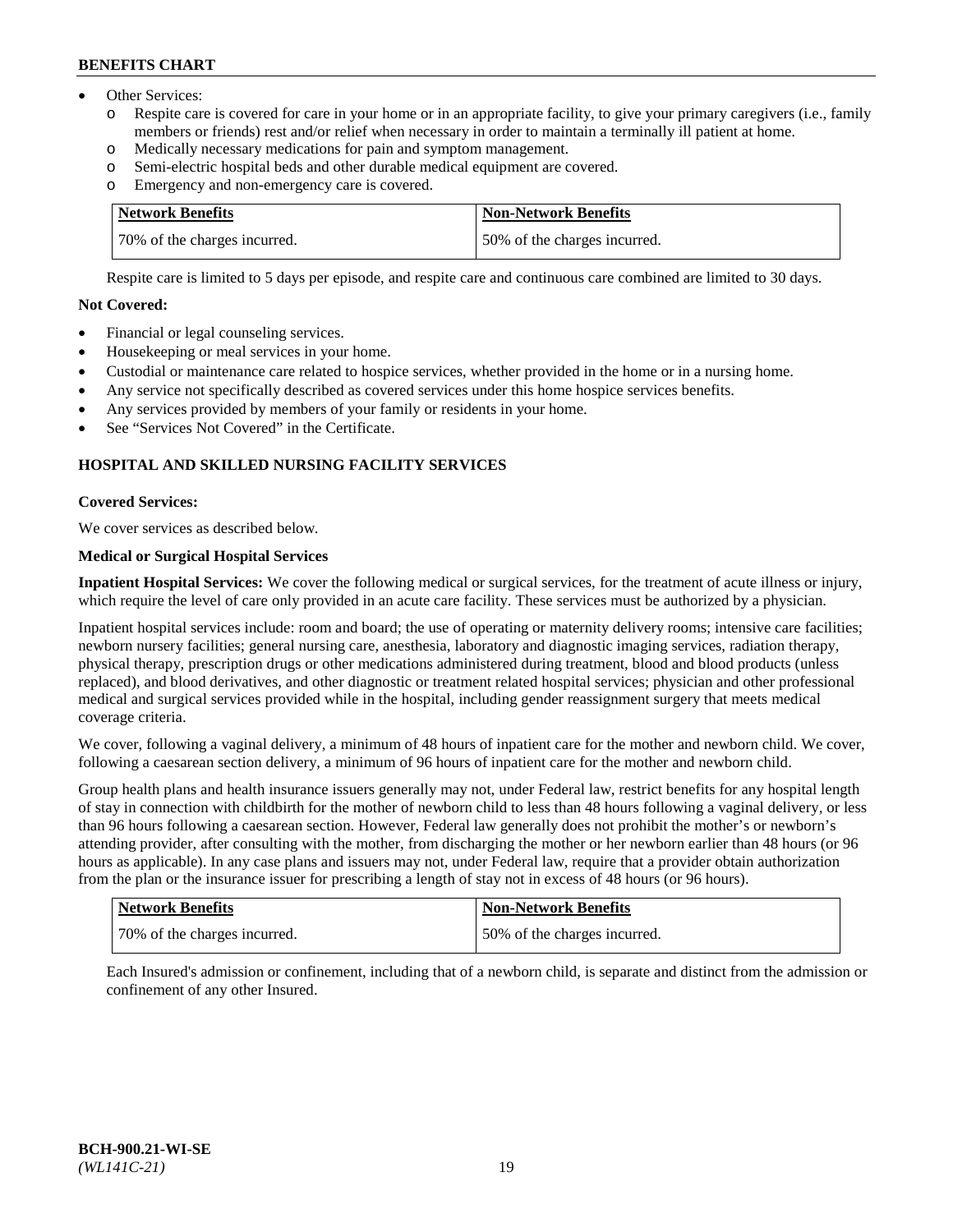**Outpatient Hospital, Ambulatory Care or Surgical Facility Services:** We cover the following medical and surgical services, for diagnosis or treatment of illness or injury on an outpatient basis. These services must be authorized by a physician.

Outpatient services include: use of operating rooms, maternity delivery rooms or other outpatient departments, rooms or facilities; and the following outpatient services: general nursing care, anesthesia, laboratory and diagnostic imaging services, radiation therapy, physical therapy, drugs administered during treatment, blood and blood products (unless replaced), and blood derivatives, and other diagnostic or treatment related outpatient services; physician and other professional medical and surgical services provided while an outpatient, including colonoscopies (starting at age 50, or under age 50 for people at high risk of colorectal cancer), and gender reassignment surgery that meets medical coverage criteria.

For Network Benefits, non-emergent, scheduled outpatient Magnetic Resonance Imaging (MRI) and Computed Tomography (CT) must be provided at a designated facility. Your physician or facility will obtain or verify prior authorization for these services, as needed.

To see the benefit level for diagnostic imaging services, laboratory services and physical therapy, see benefits under Diagnostic Imaging Services, Laboratory Services and Physical Therapy in this Benefits Chart.

| <b>Network Benefits</b>      | <b>Non-Network Benefits</b>  |
|------------------------------|------------------------------|
| 70% of the charges incurred. | 50% of the charges incurred. |

## **Skilled Nursing Facility Care:**

We cover room and board, daily skilled nursing and related ancillary services for post-acute treatment and rehabilitative care of illness or injury that meets medical coverage criteria. Rehabilitation services are limited to services where significant measurable progress is expected to occur within a reasonable period of time.

| <b>Network Benefits</b>                      | <b>Non-Network Benefits</b>                  |
|----------------------------------------------|----------------------------------------------|
| 70\% of the charges incurred.                | 150% of the charges incurred.                |
| Limited to a 30 day maximum per confinement. | Limited to a 30 day maximum per confinement. |

Each day of services provided under the Network Benefits and Non-Network Benefits, combined, applies toward the maximum shown above.

#### **Not Covered:**

- Services for items for personal convenience, such as television rental, are not covered.
- See "Services Not Covered" in the Certificate.

## **INFERTILITY SERVICES**

#### **Covered Services:**

We cover the diagnosis of infertility. These services include diagnostic procedures and tests provided in connection with an infertility evaluation, office visits and consultations to diagnose infertility.

| <b>Network Benefits</b>      | <b>Non-Network Benefits</b>  |
|------------------------------|------------------------------|
| 70% of the charges incurred. | 50% of the charges incurred. |

Coverage is limited to office visits and consultations to diagnose infertility. Treatment is not covered.

#### **Not Covered:**

- Treatment of infertility, including, but not limited to, office visits, laboratory, diagnostic imaging services, and drugs for the treatment of infertility; assisted reproduction, including, but not limited to, gamete intrafallopian tube transfer (GIFT), zygote intrafallopian tube transfer (ZIFT) intracytoplasmic sperm injection (ICSI), and/or in-vitro fertilization (IVF), and all charges associated with such procedures; reversal of sterilization; artificial insemination; and sperm, ova or embryo acquisition, retrieval or storage; however, we cover office visits and consultations to diagnose infertility.
- Services related to the establishment of surrogate pregnancy and fees for a surrogate.
- See "Services Not Covered" in the Certificate.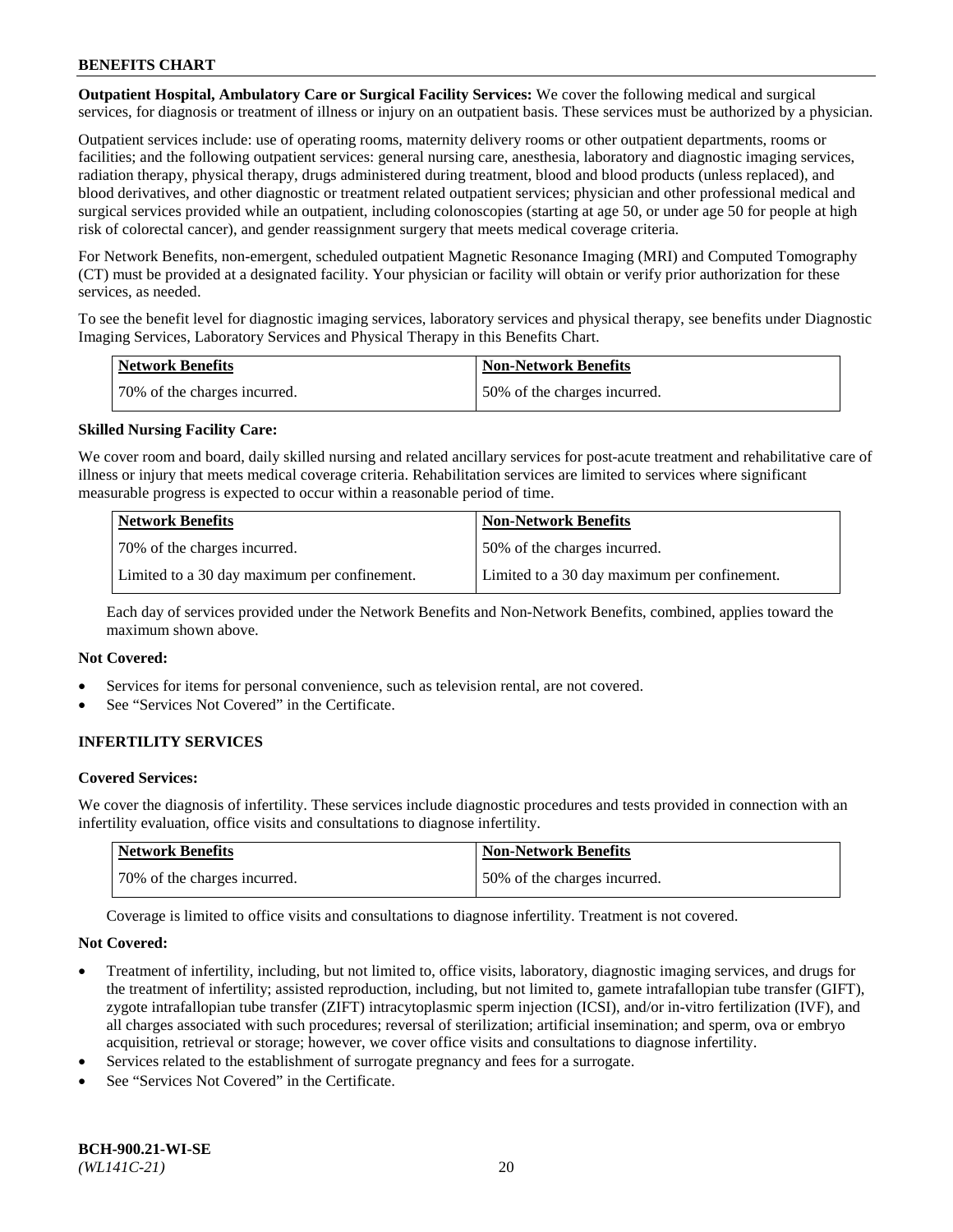## **LABORATORY SERVICES**

## **Covered Services:**

We cover laboratory tests when ordered by a provider and provided in a clinic or outpatient hospital facility. This includes blood tests to detect lead exposure in children between the ages of 6 months and 72 months.

To see the benefit level for inpatient hospital or skilled nursing facility services, see benefits under "Inpatient Hospital and Skilled Nursing Facility Services" in this Benefits Chart.

**Prostate-specific antigen (PSA) test coverage.** We cover prostate cancer screening for men 40 years of age or over who are symptomatic or in a high-risk category and for all men 50 years of age or older. Coverage includes a prostate-specific antigen blood test and a digital rectal examination.

| Network Benefits             | <b>Non-Network Benefits</b>  |
|------------------------------|------------------------------|
| 70% of the charges incurred. | 50% of the charges incurred. |

### **All other laboratory services**

## **Services for Illness or Injury**

| <b>Network Benefits</b>      | Non-Network Benefits         |
|------------------------------|------------------------------|
| 70% of the charges incurred. | 50% of the charges incurred. |

### **Preventive Services**

Laboratory services associated with preventive services are covered at the benefit level shown in the "Preventive Services" section of this Benefits Chart.

### **Not Covered:**

See "Services Not Covered" in the Certificate.

## **MASTECTOMY RECONSTRUCTION BENEFIT**

#### **Covered Services:**

We cover reconstruction of the breast on which the mastectomy has been performed; surgery and reconstruction of the other breast to produce symmetrical appearance, and prostheses and physical complications of all stages of mastectomy, including lymphedemas.

| <b>Network Benefits</b>                               | <b>Non-Network Benefits</b>                           |
|-------------------------------------------------------|-------------------------------------------------------|
| Coverage level is same as corresponding Network       | Coverage level is same as corresponding Non-Network   |
| Benefits, depending on type of service provided, such | Benefits, depending on type of service provided, such |
| as Office Visits for Illness or Injury, Inpatient or  | as Office Visits for Illness or Injury, Inpatient or  |
| Outpatient Hospital Services.                         | <b>Outpatient Hospital Services.</b>                  |

#### **Not Covered:**

See "Services Not Covered" in the Certificate.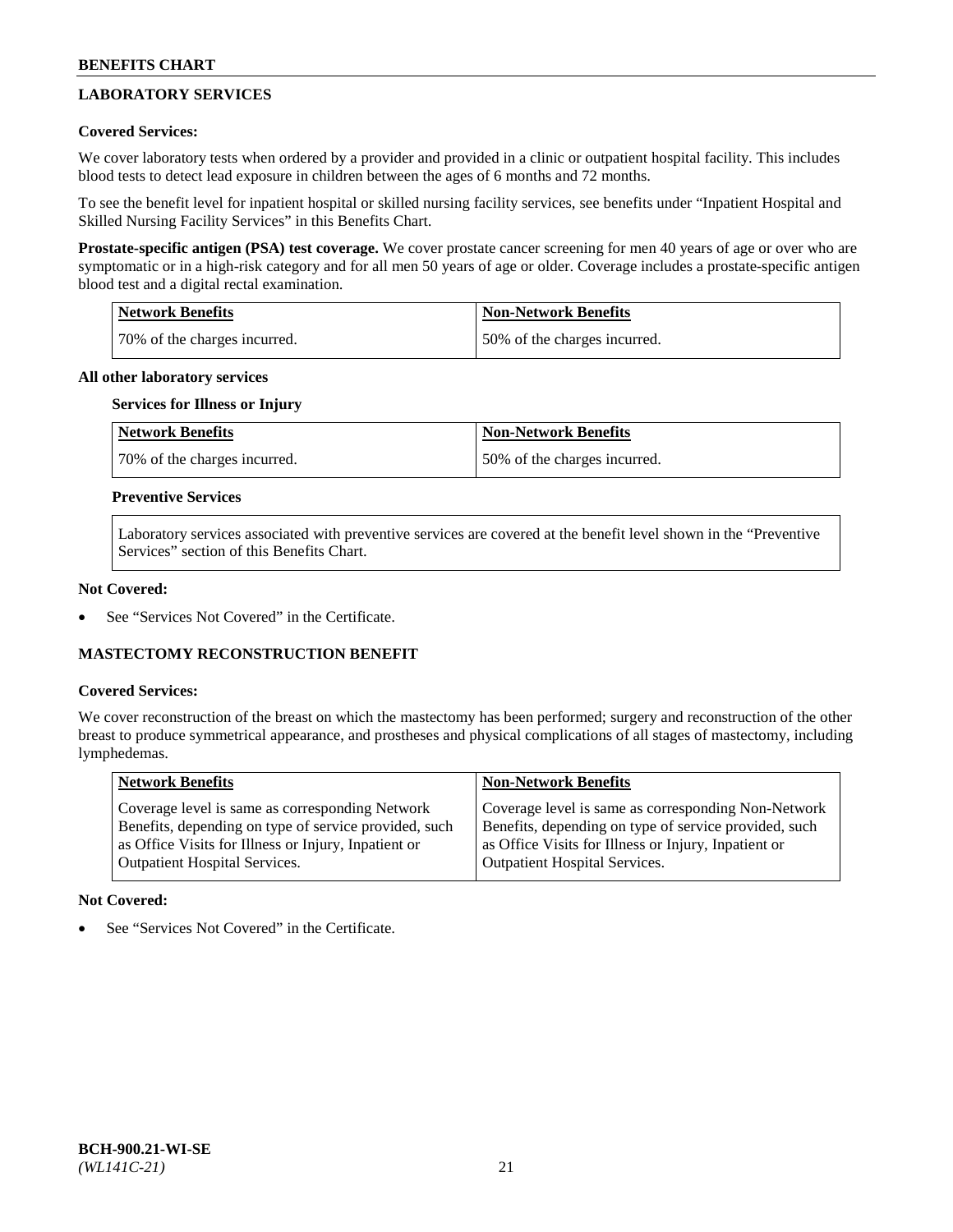## **MEDICATION THERAPY DISEASE MANAGEMENT PROGRAM**

### **Covered Services:**

If you meet our criteria for coverage, you may qualify for our Medication Therapy Disease Management Program.

The program covers consultations with a designated Network pharmacist.

Covered services are based on established medical policies, which are subject to periodic review and modification by the medical directors. These medical policies (medical coverage criteria) are available by calling Member Services, or logging on to your "*my*HealthPartners" account at [healthpartners.com.](http://www.healthpartners.com/)

| Network Benefits                                            | <b>Non-Network Benefits</b> |
|-------------------------------------------------------------|-----------------------------|
| 100% of the charges incurred.<br>Deductible does not apply. | No coverage.                |

### **Not Covered:**

See "Services Not Covered" in the Certificate.

## **OFFICE VISITS FOR ILLNESS OR INJURY**

### **Covered Services:**

We cover the following when medically necessary: professional medical and surgical services and related supplies, including biofeedback, of physicians and other health care providers; blood and blood products (unless replaced) and blood derivatives.

We cover diagnosis and treatment of illness or injury to the eyes. Where contact or eye glass lenses are prescribed as medically necessary for the post-operative treatment of cataracts or for the treatment of aphakia, or keratoconus, we cover the initial evaluation, lenses and fitting. Insureds must pay for lens replacement beyond the initial pair.

## **Office Visits**

| Network Benefits             | <b>Non-Network Benefits</b>  |
|------------------------------|------------------------------|
| 70% of the charges incurred. | 50% of the charges incurred. |

#### **Convenience Clinics**

| Network Benefits             | <b>Non-Network Benefits</b>  |
|------------------------------|------------------------------|
| 70% of the charges incurred. | 50% of the charges incurred. |

#### **Scheduled Telephone Visits**

| <b>Network Benefits</b>      | <b>Non-Network Benefits</b>  |
|------------------------------|------------------------------|
| 70% of the charges incurred. | 50% of the charges incurred. |

#### **E-Visits**

#### **Access to Online Care through virtuwell a[t virtuwell.com](https://www.virtuwell.com/)**

| <b>Network Benefits</b>                                     | <b>Non-Network Benefits</b> |
|-------------------------------------------------------------|-----------------------------|
| 100% of the charges incurred.<br>Deductible does not apply. | Not applicable.             |

### **All Other E-Visits**

| Network Benefits             | <b>Non-Network Benefits</b>  |
|------------------------------|------------------------------|
| 70% of the charges incurred. | 50% of the charges incurred. |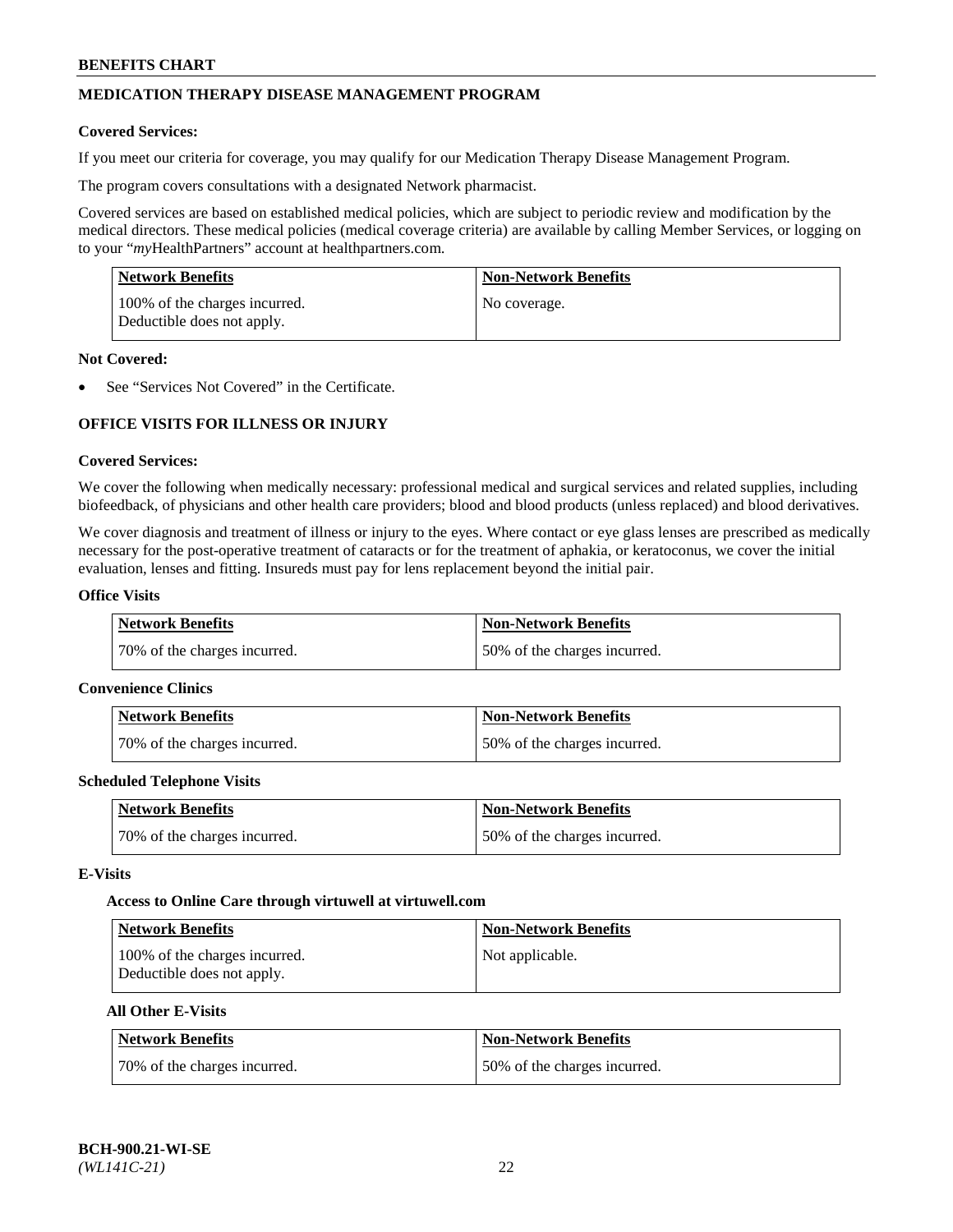## **First Three Visits**

The first three mental health and substance abuse treatment visits, urgent care visits, office visits, convenience clinic visits, telephone visits and e-visits (other than virtuwell) combined in a calendar year are covered at 100%, not subject to the deductible.

Physician services are included; however, charges for day treatment services, group visits, office procedures, laboratory, radiology and other ancillary services are not included and will be subject to the deductible and coinsurance and/or copayment.

### **Injections Administered in a Physician's Office, other than immunizations**

### **Allergy Injections**

| <b>Network Benefits</b>      | <b>Non-Network Benefits</b>  |
|------------------------------|------------------------------|
| 70% of the charges incurred. | 50% of the charges incurred. |

#### **All Other Injections**

| <b>Network Benefits</b>      | <b>Non-Network Benefits</b>  |
|------------------------------|------------------------------|
| 70% of the charges incurred. | 50% of the charges incurred. |

### **Not Covered:**

- Court ordered treatment, except as described in this Benefits Chart. Any resulting court ordered treatment for mental health services will be subject to the Certificate's requirement for medical necessity.
- See "Services Not Covered" in the Certificate.

## **PEDIATRIC EYEWEAR**

#### **Covered Services:**

We cover pediatric eyewear for children under age 19, subject to our medical coverage criteria. Coverage under this provision will continue until the end of the month in which the child turns age 19. These medical policies (medical coverage criteria) are available by calling Member Services, or logging on to your "*my*HealthPartners" account a[t healthpartners.com.](https://www.healthpartners.com/hp/index.html)

| Network Benefits             | <b>Non-Network Benefits</b> |
|------------------------------|-----------------------------|
| 70% of the charges incurred. | No coverage.                |

Limited to one pair of eyeglasses (lenses and frames), or one pair of contact lenses per calendar year.

#### **Not Covered:**

See "Services Not Covered" in the Certificate.

## **PHYSICAL THERAPY, OCCUPATIONAL THERAPY, SPEECH THERAPY AND OTHER SPECIFIED THERAPIES**

## **Covered Services:**

We cover the following physical therapy, occupational therapy and speech therapy services:

- Medically necessary rehabilitative care to correct the effects of illness or injury.
- Habilitative care rendered for congenital, developmental or medical conditions which have significantly limited the successful initiation of normal speech and normal motor development.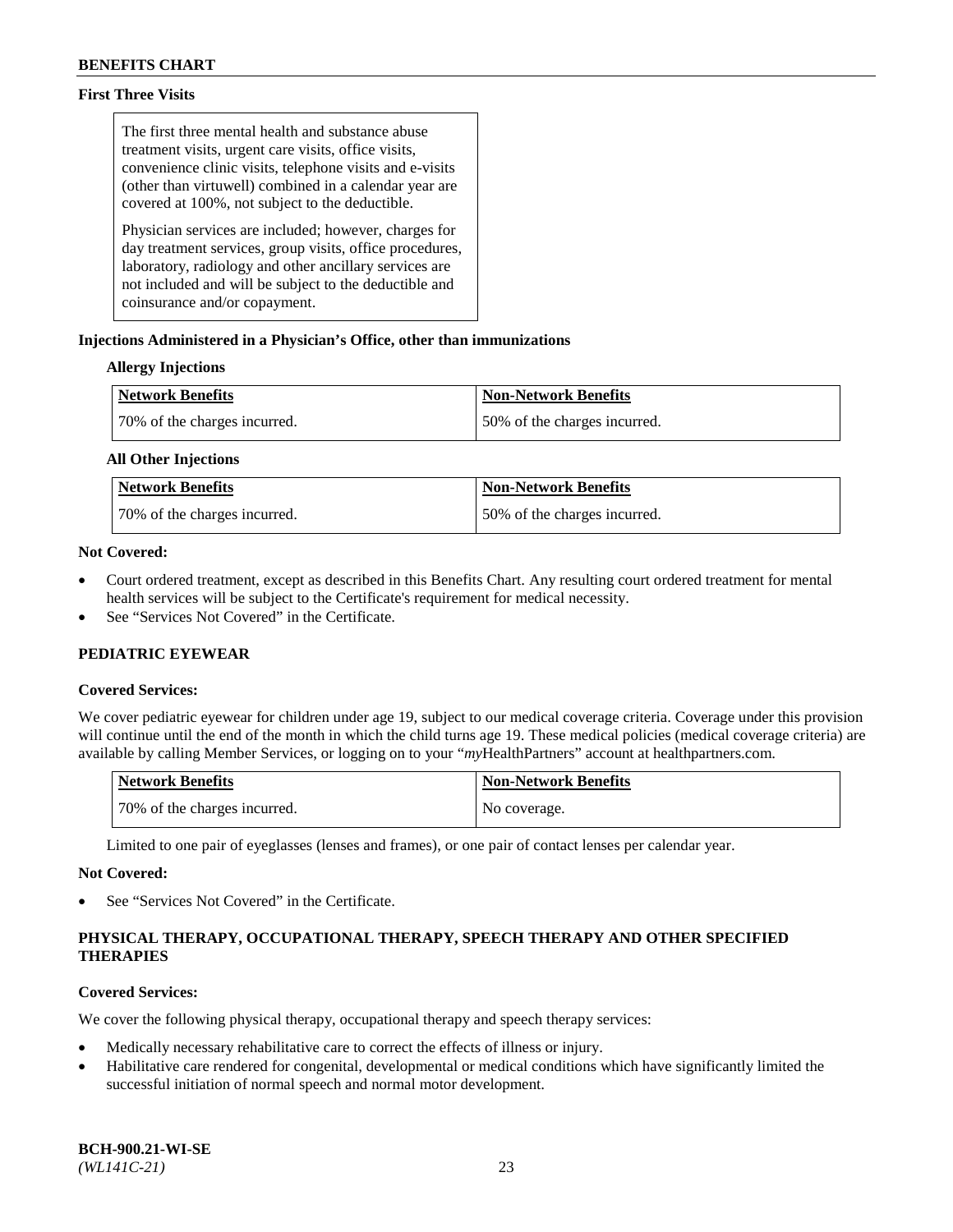Massage therapy which is performed in conjunction with other treatment/modalities by a physical or occupational therapist is part of a prescribed treatment plan and is not billed separately is covered.

We cover services provided in a clinic. To see the benefit level for inpatient hospital or skilled nursing facility services, see benefits under "Inpatient Hospital and Skilled Nursing Facility Services".

#### **Rehabilitative Care**

| <b>Network Benefits</b>                                                                       | <b>Non-Network Benefits</b>                                                                   |
|-----------------------------------------------------------------------------------------------|-----------------------------------------------------------------------------------------------|
| 70% of the charges incurred.                                                                  | 50% of the charges incurred.                                                                  |
| Physical, Occupational and Speech Therapy are<br>limited to 20 visits each per calendar year. | Physical, Occupational and Speech Therapy are<br>limited to 20 visits each per calendar year. |

In addition to the services provided above, we cover a minimum of:

- 20 visits per calendar year for pulmonary rehabilitation therapy.
- 36 visits per calendar year for cardiac rehabilitation therapy.
- 30 visits per calendar year for post-cochlear implant aural therapy.
- 20 visits per calendar year for cognitive rehabilitation therapy.

The maximum number of visits is combined for Network Benefits and Non-Network Benefits.

#### **Habilitative Services**

| <b>Network Benefits</b>                                                                       | <b>Non-Network Benefits</b>                                                                   |
|-----------------------------------------------------------------------------------------------|-----------------------------------------------------------------------------------------------|
| 70% of the charges incurred.                                                                  | 50% of the charges incurred.                                                                  |
| Physical, Occupational and Speech Therapy are<br>limited to 20 visits each per calendar year. | Physical, Occupational and Speech Therapy are<br>limited to 20 visits each per calendar year. |

The maximum number of visits is combined for Network Benefits and Non-Network Benefits.

## **Not Covered:**

- Massage therapy for the purpose of comfort or convenience of the Insured.
- See "Services Not Covered" in the Certificate.

## **PRESCRIPTION DRUG SERVICES**

#### **Covered Services:**

We cover prescription drugs and medications that can be self-administered or are administered in a physician's office.

We will refill a prescription for eye drops covered under this Benefits Chart if the Insured requests a refill and the original prescription specified that additional quantities would be needed, providing the refill request does not exceed the quantities needed, and the following conditions are met:

- If the Insured requests a 30-day refill supply, the request must be made between 22 and 30 days of the later of (a) the original date that the prescription was distributed to the insured or (b) the date that the most recent refill was distributed to the Insured; or
- If the Insured requests a 90-day refill supply, the request must be made between 67 and 90 days of the later of (a) the original date that the prescription was distributed to the insured or (b) the date that the most recent refill was distributed to the Insured.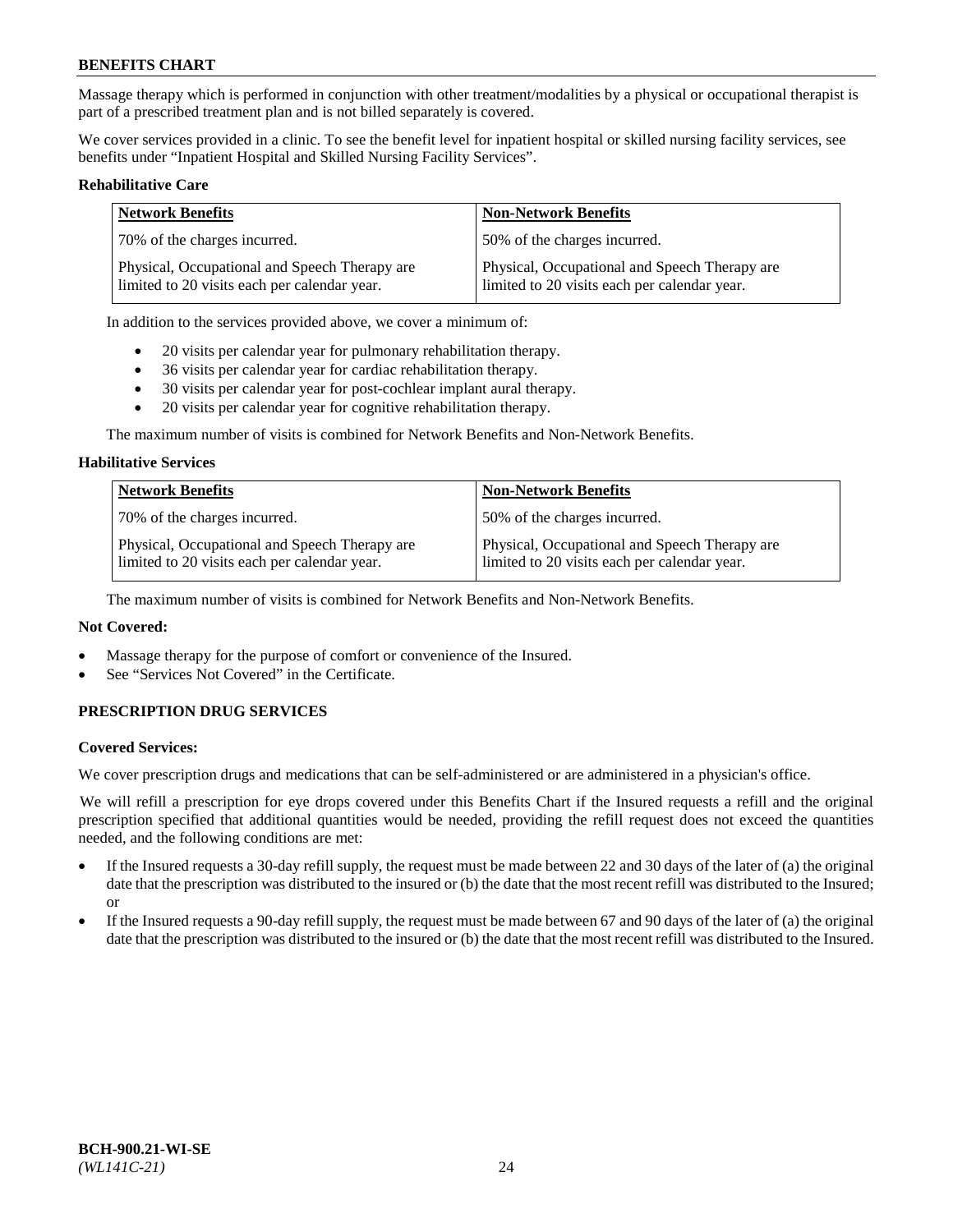## **For Network Benefits, drugs and medications must be obtained at a Network pharmacy.**

## **Outpatient Drugs (except as specified below)**

| <b>Network Benefits</b>                                                                                                                                                                                           | <b>Non-Network Benefits</b>  |
|-------------------------------------------------------------------------------------------------------------------------------------------------------------------------------------------------------------------|------------------------------|
| 100% of the charges incurred, subject to a copayment of<br>\$5 for generic low cost formulary drugs and 100% of<br>the charges incurred, subject to a copayment of \$25 for<br>generic high cost formulary drugs. | 50% of the charges incurred. |
| Brand name formulary drugs are covered at 100% of the<br>charges incurred, subject to a copayment of \$60.                                                                                                        |                              |
| In no event will your cost for a formulary insulin drug<br>exceed \$25.                                                                                                                                           |                              |
| Non-formulary drugs are covered at 100% of the<br>charges incurred, subject to a copayment of \$150.                                                                                                              |                              |
| Deductible does not apply.                                                                                                                                                                                        |                              |

**Oral chemotherapy drugs** are included on the Specialty Drug List. However, you pay the applicable outpatient drug copayment. As required by Wisconsin law, your maximum copayment will not be more than \$100 per prescription for a 31-day supply.

## **Mail Order Drugs**

| <b>Network Benefits</b>                                                                                                                                                                                                    | <b>Non-Network Benefits</b>           |
|----------------------------------------------------------------------------------------------------------------------------------------------------------------------------------------------------------------------------|---------------------------------------|
| For your convenience, you may also get up to a 93-day<br>supply of outpatient prescription drugs that can be self-<br>administered through the designated mail order service.                                              | See Network Mail Order Drugs Benefit. |
| New prescriptions to treat certain chronic conditions<br>and trial drugs will be limited to quantity limits<br>described at the end of this section. You will have to<br>pay one copayment for your initial 31-day supply. |                                       |
| Specialty Drugs are not available through the mail order<br>service.                                                                                                                                                       |                                       |

## **Tobacco Cessation Drugs are covered for all FDA approved tobacco cessation drugs**

| <b>Network Benefits</b>                                     | <b>Non-Network Benefits</b>  |
|-------------------------------------------------------------|------------------------------|
| 100% of the charges incurred.<br>Deductible does not apply. | 50% of the charges incurred. |

## **Contraceptive Drugs**

| <b>Network Benefits</b>                                                                                                                                         | <b>Non-Network Benefits</b>  |
|-----------------------------------------------------------------------------------------------------------------------------------------------------------------|------------------------------|
| 100% of the charges incurred for formulary drugs.<br>Deductible does not apply.                                                                                 | 50% of the charges incurred. |
| If a physician requests that a non-formulary<br>contraceptive drug be dispensed as written, the drug<br>will be covered at 100%, not subject to the deductible. |                              |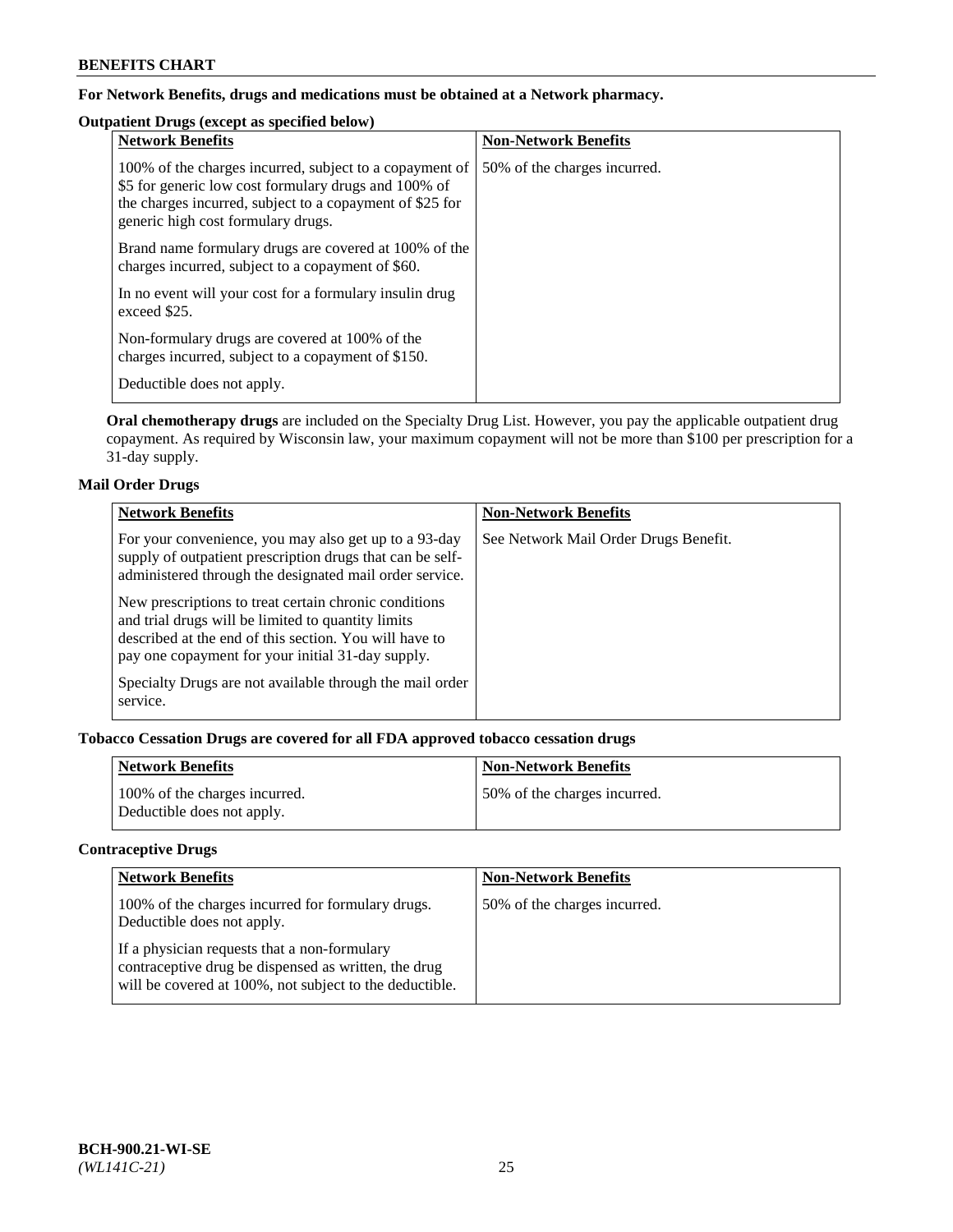## **Specialty Drugs which are Self-Administered**

| <b>Network Benefits</b>                                                                                              | <b>Non-Network Benefits</b> |
|----------------------------------------------------------------------------------------------------------------------|-----------------------------|
| 80% of the charges incurred.<br>Deductible does not apply.                                                           | No coverage.                |
| Specialty Drugs are limited to drugs on the Specialty<br>Drug List and must be obtained from a designated<br>vendor. |                             |

**Oral chemotherapy drugs** are included on the Specialty Drug List. However, you pay the applicable outpatient drug copayment. As required by Wisconsin law, your maximum copayment will not be more than \$100 per prescription for a 31-day supply.

### **Limitations:**

- Certain drugs may require prior authorization as indicated on the formulary. HealthPartners may require prior authorization for the drug and also the site where the drug will be provided. Certain drugs are subject to our utilization review process and quantity limits.
- Certain non-formulary drugs require prior authorization. In addition, certain drugs may be subject to any quantity limits applied as part of our trial program.
- If an Insured requests a brand name drug when there is a generic equivalent, the brand name drug will be covered up to the charge that would apply to the generic drug, minus any required copayment. If a physician requests that a brand name drug be dispensed as written, the drug will be paid at the non-formulary benefit.
- We may require insureds to try over-the-counter (OTC) drug alternatives before approving more costly formulary prescription drugs.
- Unless otherwise specified in the Prescription Drug Services" section, you may receive up to a 31-day supply per prescription.
- A 93-day supply will be covered and dispensed only at pharmacies that participate in our extended day supply program.
- New prescriptions to treat certain chronic conditions are limited to a 31-day supply.
- No more than a 31-day supply of specialty drugs will be covered and dispensed at a time unless it's a manufacturer supplied drug that cannot be split that supplies the member with more than a 31-day supply.
- If a copayment is required, you must pay one copayment for each 31-day supply, or portion thereof. **Not Covered:**
- Replacement of prescription drugs, medications, equipment and supplies due to loss, damage or theft.
- Nonprescription (over-the-counter) drugs or medications, including, but not limited to, vitamins, supplements, homeopathic remedies, and non-FDA approved drugs, unless listed on the formulary and prescribed by a physician or legally authorized health care provider under applicable state and federal law. This exclusion does not include over-thecounter contraceptives for women as allowed under the Affordable Care Act when the Insured obtains a prescription for the item. In addition, if the Insured obtains a prescription, this exclusion does not include aspirin to prevent cardiovascular disease for men and women of certain ages; folic acid supplements for women who may become pregnant; fluoride chemoprevention supplements for children without fluoride in their water source; and iron supplements for children age 6-12 who are at risk for anemia.
- All drugs for the treatment of sexual dysfunction.
- All drugs for the treatment of growth deficiency.
- All drugs for the treatment of infertility.
- Medical cannabis.
- Drugs on the Excluded Drug List. The Excluded Drug List includes select drugs within a therapy class that are not eligible for coverage. This includes drugs that may be excluded for certain indications. The Excluded Drug List is available at [healthpartners.com.](http://www.healthpartners.com/)
- Drugs that are newly approved by the FDA until they are reviewed and approved by HealthPartners Pharmacy and Therapeutics Committee.
- Medical devices approved by the FDA will not be covered under the Prescription Drug Services section unless they are on our formulary. Covered medical devices are generally submitted and reimbursed under your medical benefits.
- See "Services Not Covered" in the Certificate.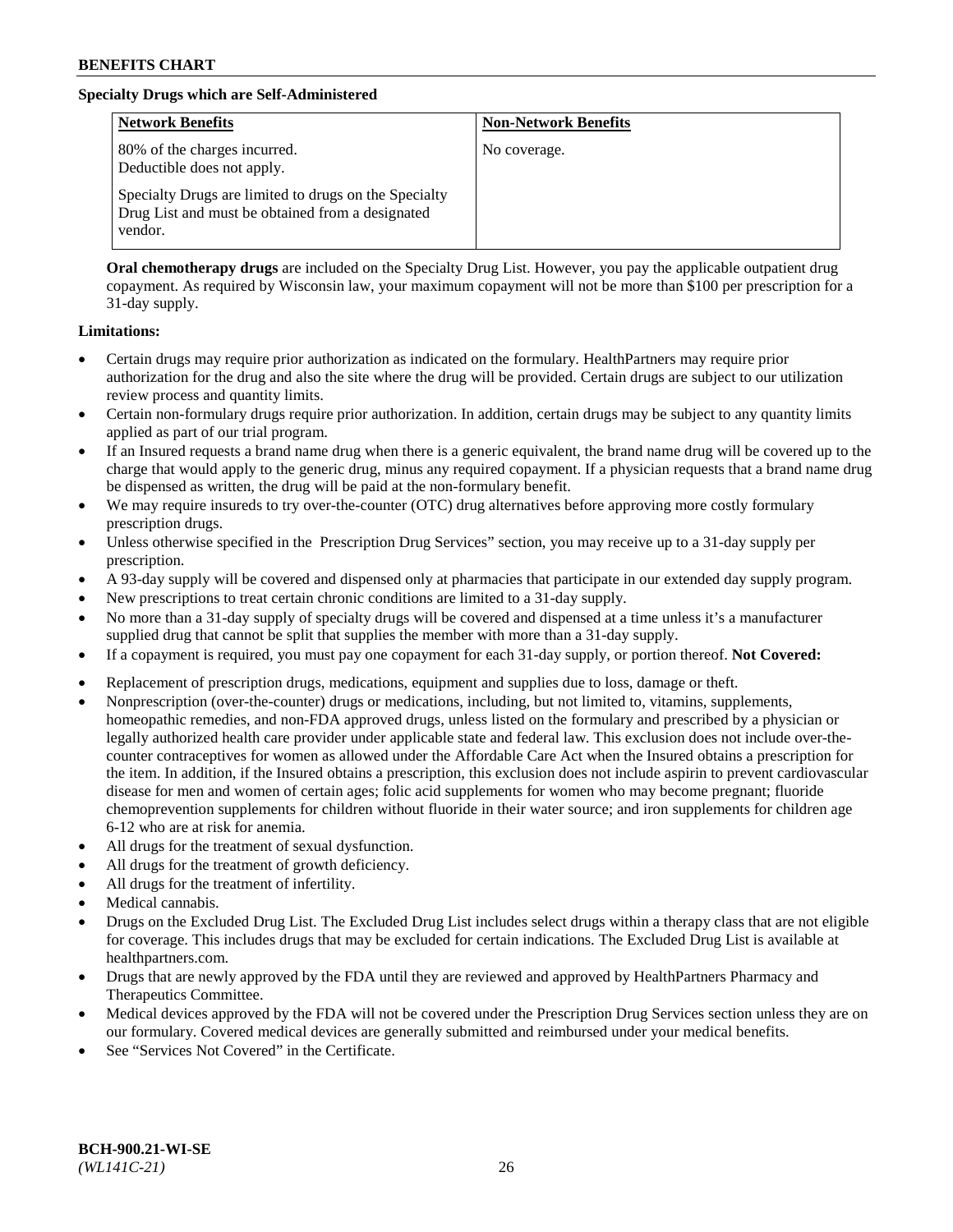## **PREVENTIVE SERVICES**

#### **Applicable Definitions:**

**Routine Preventive Services** are routine health care services that include screenings, check-ups and counseling to prevent illness, disease or other health problems before symptoms occur.

**Diagnostic Services** are services to help a provider understand your symptoms, diagnose illness and decide what treatment may be needed. They may be the same services that are listed as preventive services, but they are being used as diagnostic services. Your provider will determine if these services are preventive or diagnostic. These services are not preventive if received as part of a visit to diagnose, manage or maintain an acute or chronic medical condition, illness or injury. When that occurs, unless otherwise indicated below, standard deductibles, copayments or coinsurance apply.

### **Covered Services:**

We cover preventive services that meet any of the requirements under the Affordable Care Act (ACA) shown in the bulleted items below. These preventive services are covered at 100% under the Network Benefits with no deductible, copayments or coinsurance. (If a preventive service is not required by the ACA and it is covered at a lower benefit level, it will be specified below.) Preventive benefits mandated under the ACA are subject to periodic review and modification. Changes would be effective in accordance with the federal rules. Preventive services mandated by the ACA include:

- Evidence-based items or services that have in effect a rating of A or B in the current recommendations of the United States Preventive Services Task Force with respect to the individual;
- Immunizations for routine use in children, adolescents, and adults that have in effect a recommendation from the Advisory Committee on Immunization Practices of the Centers for Disease Control and Prevention with respect to the individual;
- With respect to infants, children, and adolescents, evidence-informed preventive care and screenings provided for in comprehensive guidelines supported by the Health Resources and Services Administration; and
- With respect to women, preventive care and screenings provided for in comprehensive guidelines supported by the Health Resources and Services Administration.

Covered services are based on established medical policies, which are subject to periodic review and modification by the medical or dental directors. These medical policies (medical coverage criteria) are available by calling Member Services, or logging on to your "*my*HealthPartners" account at [healthpartners.com.](https://www.healthpartners.com/hp/index.html)

#### **ACA and state mandated preventive services are covered as follows:**

**Routine Health Exams and Periodic Health Assessments.** A physician or health care provider will counsel you as to how often health assessments are needed based on age, sex and health status. This includes screening and counseling for tobacco cessation and all FDA approved tobacco cessation medications including over-the-counter drugs (as shown in the Prescription Drug Services section).

| Network Benefits                                            | <b>Non-Network Benefits</b>  |
|-------------------------------------------------------------|------------------------------|
| 100% of the charges incurred.<br>Deductible does not apply. | 50% of the charges incurred. |

**Child Health Supervision Services.** This includes pediatric preventive services such as newborn screenings, appropriate immunizations, developmental assessments and laboratory services appropriate to the age of the child from birth to 72 months and appropriate immunizations to age 18.

| Network Benefits                                            | <b>Non-Network Benefits</b>  |
|-------------------------------------------------------------|------------------------------|
| 100% of the charges incurred.<br>Deductible does not apply. | 50% of the charges incurred. |

#### **Routine Prenatal Care and Exams**

| Network Benefits                                            | <b>Non-Network Benefits</b>  |
|-------------------------------------------------------------|------------------------------|
| 100% of the charges incurred.<br>Deductible does not apply. | 50% of the charges incurred. |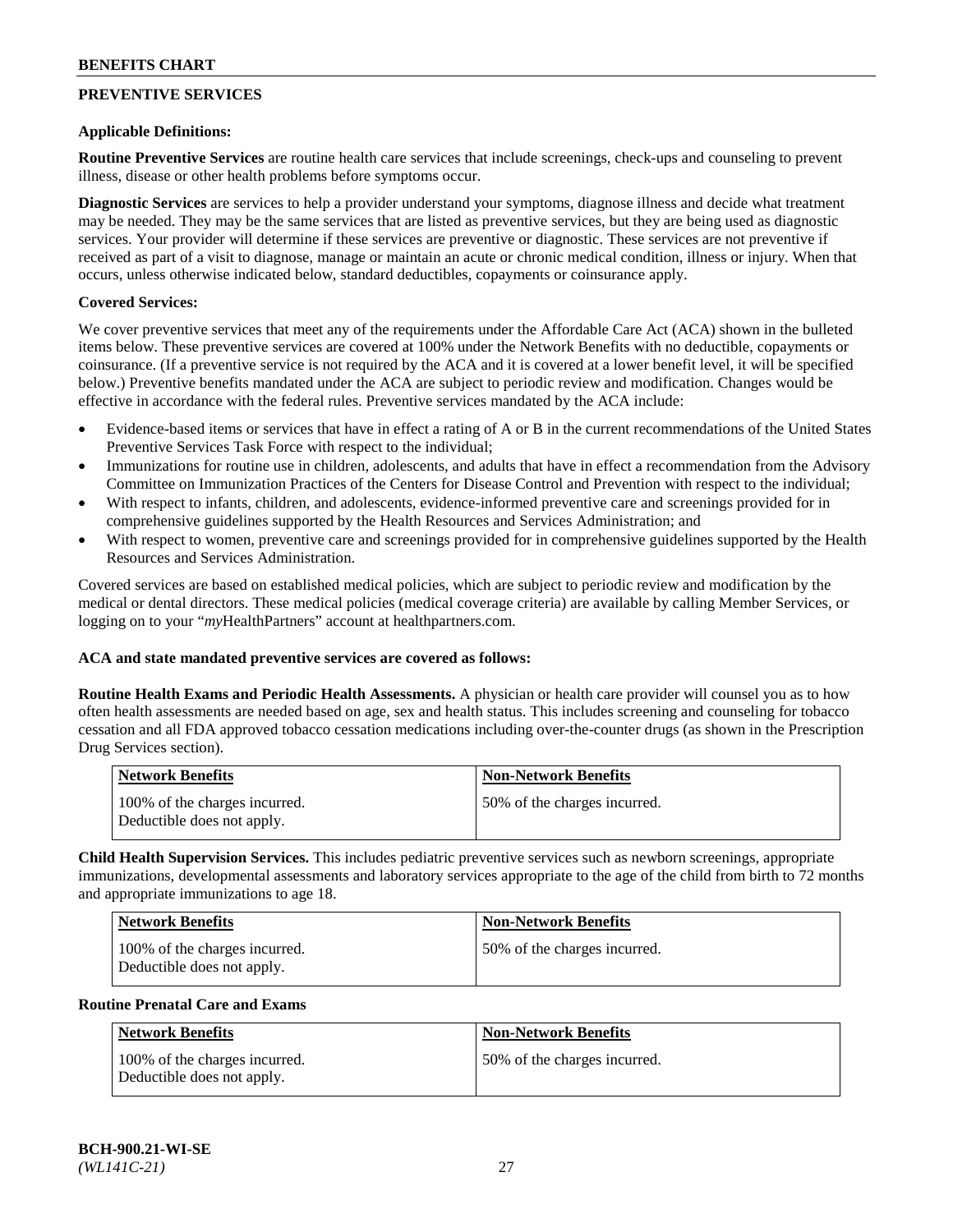**Routine Postnatal Care.** This includes health exams, assessments, education and counseling relating to the period immediately after childbirth.

| Network Benefits                                            | <b>Non-Network Benefits</b>  |
|-------------------------------------------------------------|------------------------------|
| 100% of the charges incurred.<br>Deductible does not apply. | 50% of the charges incurred. |

**Routine Screening Procedures for Cancer.** This includes colorectal screening starting at age 50 and under age 50 for people at high risk of colorectal cancer. This also includes cancer screenings recommended by the USPSTF with an A or B rating. Women's preventive health services below describe additional routine screening procedures for cancer.

| <b>Network Benefits</b>                                     | Non-Network Benefits         |
|-------------------------------------------------------------|------------------------------|
| 100% of the charges incurred.<br>Deductible does not apply. | 50% of the charges incurred. |

**Professional Voluntary Family Planning Services.** This includes services to prevent or delay a pregnancy, including counseling and education. Services must be provided by a licensed provider.

| Network Benefits                                            | <b>Non-Network Benefits</b>  |
|-------------------------------------------------------------|------------------------------|
| 100% of the charges incurred.<br>Deductible does not apply. | 50% of the charges incurred. |

## **Adult Immunizations**

| Network Benefits                                            | Non-Network Benefits         |
|-------------------------------------------------------------|------------------------------|
| 100% of the charges incurred.<br>Deductible does not apply. | 50% of the charges incurred. |

**Women's Preventive Health Services.** This includes mammograms, screenings for cervical cancer (pap smears), breast pumps, human papillomavirus (HPV) testing, counseling for sexually transmitted infections, counseling and screening for human immunodeficiency virus (HIV), and all FDA approved contraceptive methods as prescribed by a doctor, sterilization procedures, education and counseling (see the Prescription Drug Services section for coverage of oral contraceptive drugs). We also provide genetic screening for BRCA if someone in your family has the gene or you have a diagnosis of cancer.

The U.S. Preventive Services Task Force (USPSTF) recommends screening mammography, with or without clinical breast examination (CBE), every 1-2 years for women aged 40 and older. For women age 50 and older, we cover an annual mammogram.

| <b>Network Benefits</b>                                     | <b>Non-Network Benefits</b>  |
|-------------------------------------------------------------|------------------------------|
| 100% of the charges incurred.<br>Deductible does not apply. | 50% of the charges incurred. |

**Obesity Screening and Management.** We cover obesity screening and counseling for all ages during a routine preventive care exam. If you are age 18 or older and have a body mass index of 30 or more, we also cover intensive obesity management to help you lose weight. Your primary care doctor can coordinate these services.

| <b>Network Benefits</b>                                     | <b>Non-Network Benefits</b>  |
|-------------------------------------------------------------|------------------------------|
| 100% of the charges incurred.<br>Deductible does not apply. | 50% of the charges incurred. |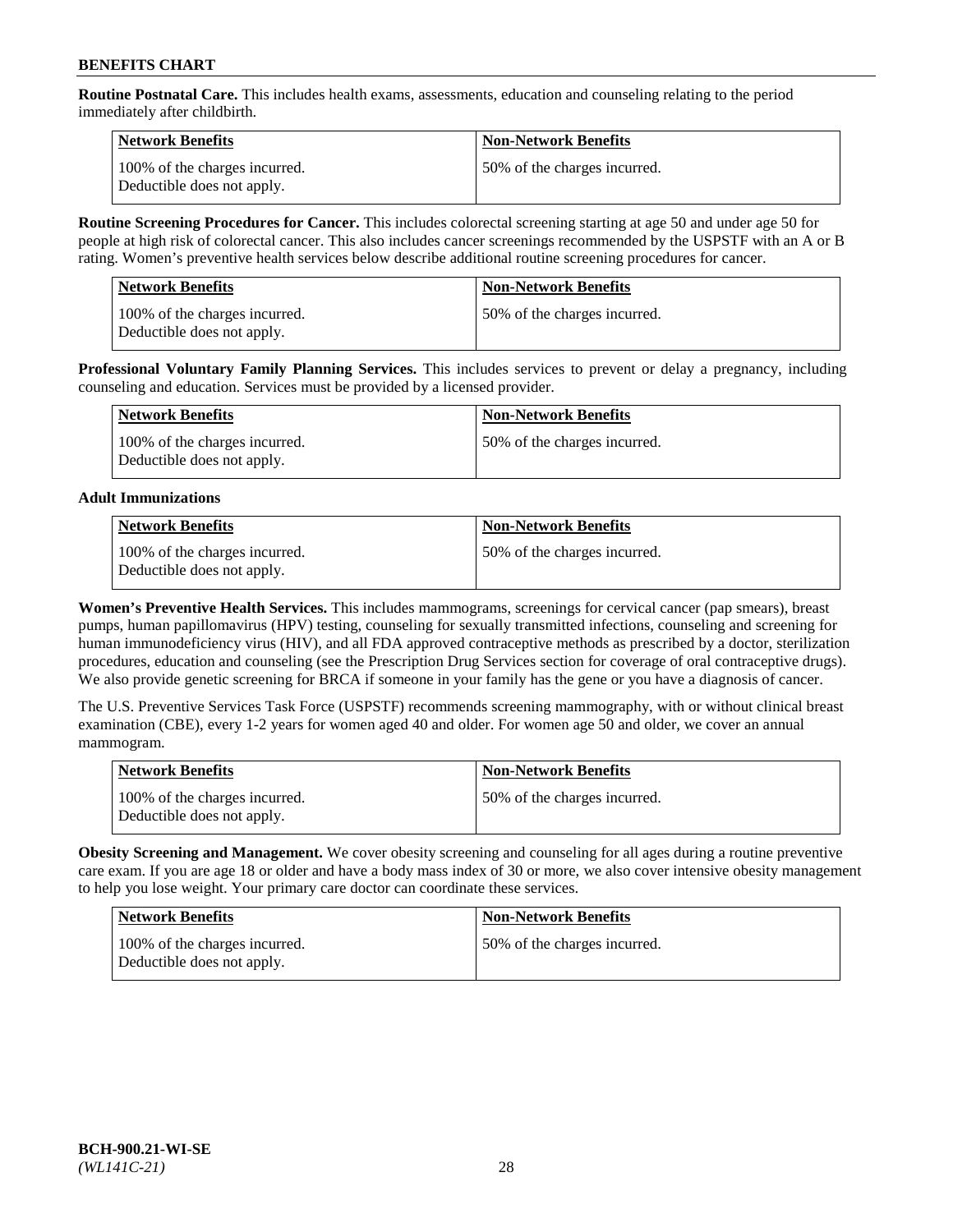**Preventive Medications.** We cover preventive medications currently recommended by USPSTF with an A or B rating if they are prescribed by your medical provider and they are listed on our formulary. Preventive medications are subject to periodic review and modification. Changes would be effective in accordance with the federal rules and reflected in our current medical coverage criteria for preventive care services.

| <b>Network Benefits</b>                                     | <b>Non-Network Benefits</b>  |
|-------------------------------------------------------------|------------------------------|
| 100% of the charges incurred.<br>Deductible does not apply. | 50% of the charges incurred. |

## **In addition to any ACA or state mandated preventive services referenced above, we cover the following eligible services:**

### **Routine Eye and Hearing Exams**

| <b>Network Benefits</b>                                     | <b>Non-Network Benefits</b>  |
|-------------------------------------------------------------|------------------------------|
| 100% of the charges incurred.<br>Deductible does not apply. | 50% of the charges incurred. |

**Ovarian Cancer Surveillance Test for Women who are at Risk.** "At risk for ovarian cancer" means (1) having a family history that includes any of the following: one or more first-degree or second-degree relatives with ovarian cancer, clusters of female relatives with breast cancer or nonpolyposis colorectal cancer; or (2) testing positive for BRCA1 or BRCA2 mutations. "Surveillance test for ovarian cancer" means annual screening using CA-125 serum tumor marker testing, transvaginal ultrasound, pelvic examination or other proven ovarian screening tests currently being evaluated by the federal Food and Drug Administration or by the National Cancer Institute.

| <b>Network Benefits</b>                               | <b>Non-Network Benefits</b>                           |
|-------------------------------------------------------|-------------------------------------------------------|
| Coverage level is same as corresponding Network       | Coverage level is same as corresponding Non-Network   |
| Benefits, depending on type of service provided, such | Benefits, depending on type of service provided, such |
| as Diagnostic Imaging Services, Laboratory Services   | as Diagnostic Imaging Services, Laboratory Services   |
| or Office Visits for Illness or Injury, or Preventive | or Office Visits for Illness or Injury, or Preventive |
| Services.                                             | Services.                                             |

#### **Limitations:**

• Services are not preventive if received as part of a visit to diagnose, manage or maintain an acute or chronic medical condition, illness or injury. When that occurs, unless otherwise indicated above, standard deductibles, copayments or coinsurance apply.

## **Not Covered:**

See "Services Not Covered" in the Certificate.

## **TRANSPLANT SERVICES**

## **Applicable Definitions:**

**Autologous.** This is when the source of cells is from the individual's own marrow or stem cells.

**Allogeneic.** This is when the source of cells is from a related or unrelated donor's marrow or stem cells.

**Allogeneic Bone Marrow Transplant.** This is when the bone marrow is harvested from the related or unrelated donor and stored. The patient undergoes treatment which includes tumor ablation with high-dose chemotherapy and/or radiation. The bone marrow is reinfused (transplanted).

**Autologous Bone Marrow Transplant.** This is when the bone marrow is harvested from the individual and stored. The patient undergoes treatment which includes tumor ablation with high-dose chemotherapy and/or radiation. The bone marrow is reinfused (transplanted).

**Autologous/Allogeneic Stem Cell Support.** This is a treatment process that includes stem cell harvest from either bone marrow or peripheral blood, tumor ablation with high-dose chemotherapy and/or radiation, stem cell reinfusion, and related care. Autologous/allogeneic bone marrow transplantation and high dose chemotherapy with peripheral stem cell rescue/support are considered to be autologous/allogeneic stem cell support.

**BCH-900.21-WI-SE**  *(WL141C-21)* 29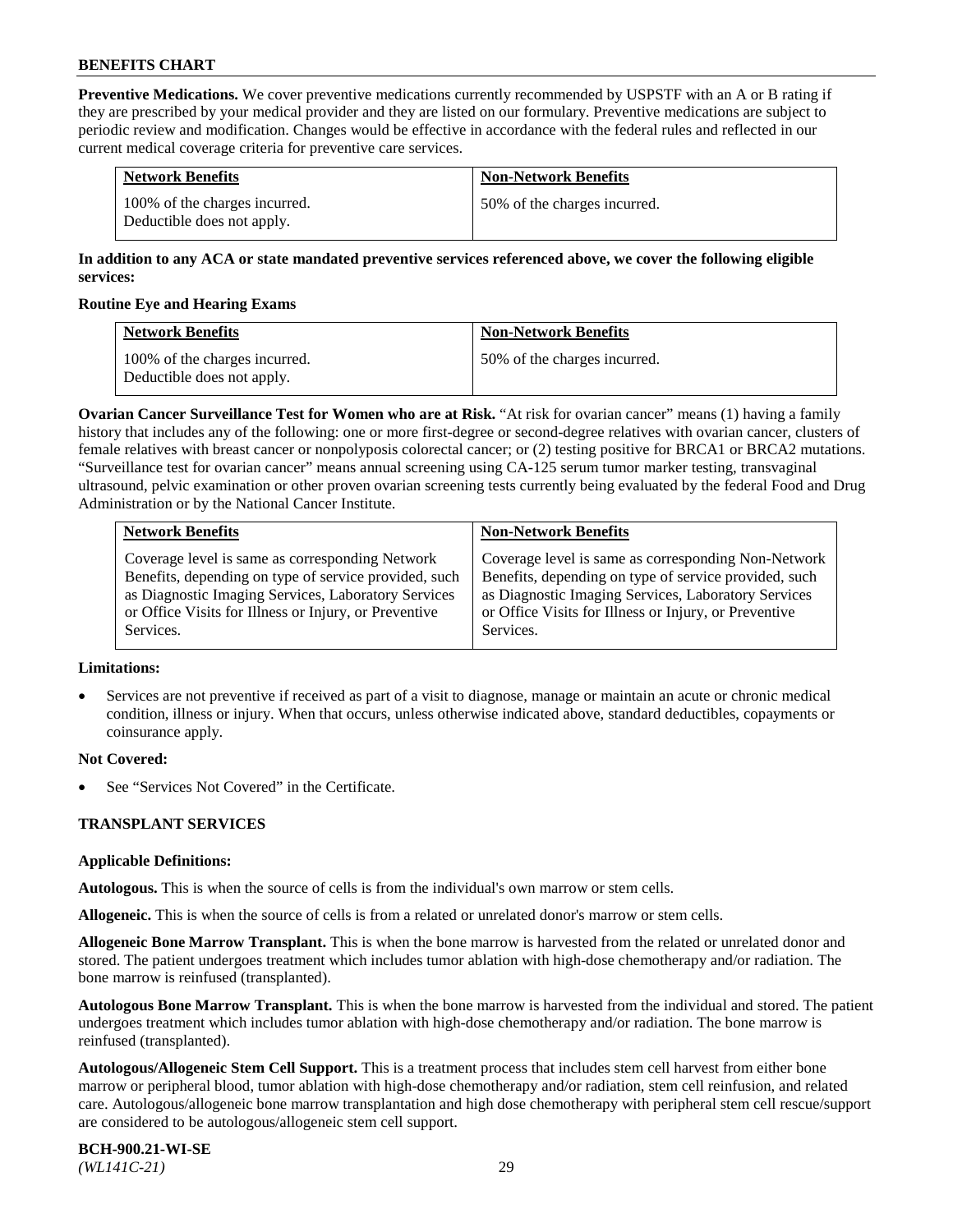**Designated Transplant Center.** This is any health care provider, group or association of health care providers designated by us to provide services, supplies or drugs for specified transplants for our Insureds.

**Transplant Services.** This is transplantation (including retransplants) of the human organs or tissue listed below, including all related post-surgical treatment, follow-up care and drugs and multiple transplants for a related cause. Transplant services do not include other organ or tissue transplants or surgical implantation of mechanical devices functioning as a human organ, except surgical implantation of an FDA approved Ventricular Assist Device (VAD) or total artificial heart, functioning as a temporary bridge to heart transplantation.

Prior authorization is required prior to consultation to support coordination of care and benefits.

## **Covered Services:**

We cover eligible transplant services (as defined above) while you are covered under the Certificate. Transplants that will be considered for coverage are limited to the following:

- Kidney transplants for end-stage disease.
- Cornea transplants for end-stage disease.
- Heart transplants for end-stage disease.
- Lung transplants or heart/lung transplants for: (1) primary pulmonary hypertension; (2) Eisenmenger's syndrome; (3) endstage pulmonary fibrosis; (4) alpha 1 antitrypsin disease; (5) cystic fibrosis; and (6) emphysema.
- Liver transplants for: (1) biliary atresia in children; (2) primary biliary cirrhosis; (3) post-acute viral infection (including hepatitis A, hepatitis B antigen e negative and hepatitis C) causing acute atrophy or post-necrotic cirrhosis; (4) primary sclerosing cholangitis; (5) alcoholic cirrhosis; and (6) hepatocellular carcinoma.
- Allogeneic bone marrow transplants or peripheral stem cell support associated with high dose chemotherapy for: (1) acute myelogenous leukemia; (2) acute lymphocytic leukemia; (3) chronic myelogenous leukemia; (4) severe combined immunodeficiency disease; (5) Wiskott-Aldrich syndrome; (6) aplastic anemia; (7) sickle cell anemia; (8) non-relapsed or relapsed non-Hodgkin's lymphoma; (9) multiple myeloma; and (10) testicular cancer.
- Autologous bone marrow transplants or peripheral stem cell support associated with high-dose chemotherapy for: (1) acute leukemias; (2) non-Hodgkin's lymphoma; (3) Hodgkin's disease; (4) Burkitt's lymphoma; (5) neuroblastoma; (6) multiple myeloma; (7) chronic myelogenous leukemia; and (8) non-relapsed non-Hodgkin's lymphoma.
- Pancreas transplants for simultaneous pancreas-kidney transplants for diabetes, pancreas after kidney, living related segmental simultaneous pancreas kidney transplantation and pancreas transplant alone.

To receive Network Benefits, charges for transplant services must be incurred at a Designated Transplant Center.

The transplant-related treatment provided, including expenses incurred for directly related donor services, shall be subject to and in accordance with the provisions, limitations, maximums and other terms of the Certificate.

Medical and hospital expenses of the donor are covered only when the recipient is an Insured and the transplant and directly related donor expenses have been prior authorized for coverage. Treatment of medical complications that may occur to the donor are not covered. Donors are not considered Insureds, and are therefore not eligible for the rights afforded to Insureds under the Certificate.

The list of eligible transplant services and coverage determinations are based on established medical policies, which are subject to periodic review and modification by the medical director.

| <b>Network Benefits</b>                          | Non-Network Benefits                                 |
|--------------------------------------------------|------------------------------------------------------|
| See Network Inpatient Hospital Services Benefit. | See Non-Network Inpatient Hospital Services Benefit. |

**Kidney disease treatment.** We cover services for kidney disease treatment, including dialysis, transplantation and donor related services. Donor related expenses are covered as described above.

| <b>Network Benefits</b>                                                                                  | <b>Non-Network Benefits</b>                                                                                  |
|----------------------------------------------------------------------------------------------------------|--------------------------------------------------------------------------------------------------------------|
| Coverage level is same as corresponding Network<br>Benefits, depending on type of service provided, such | Coverage level is same as corresponding Non-Network<br>Benefits, depending on type of service provided, such |
| as Office Visits for Illness or Injury, Inpatient or                                                     | as Office Visits for Illness or Injury, Inpatient or                                                         |
| <b>Outpatient Hospital Services.</b>                                                                     | <b>Outpatient Hospital Services.</b>                                                                         |